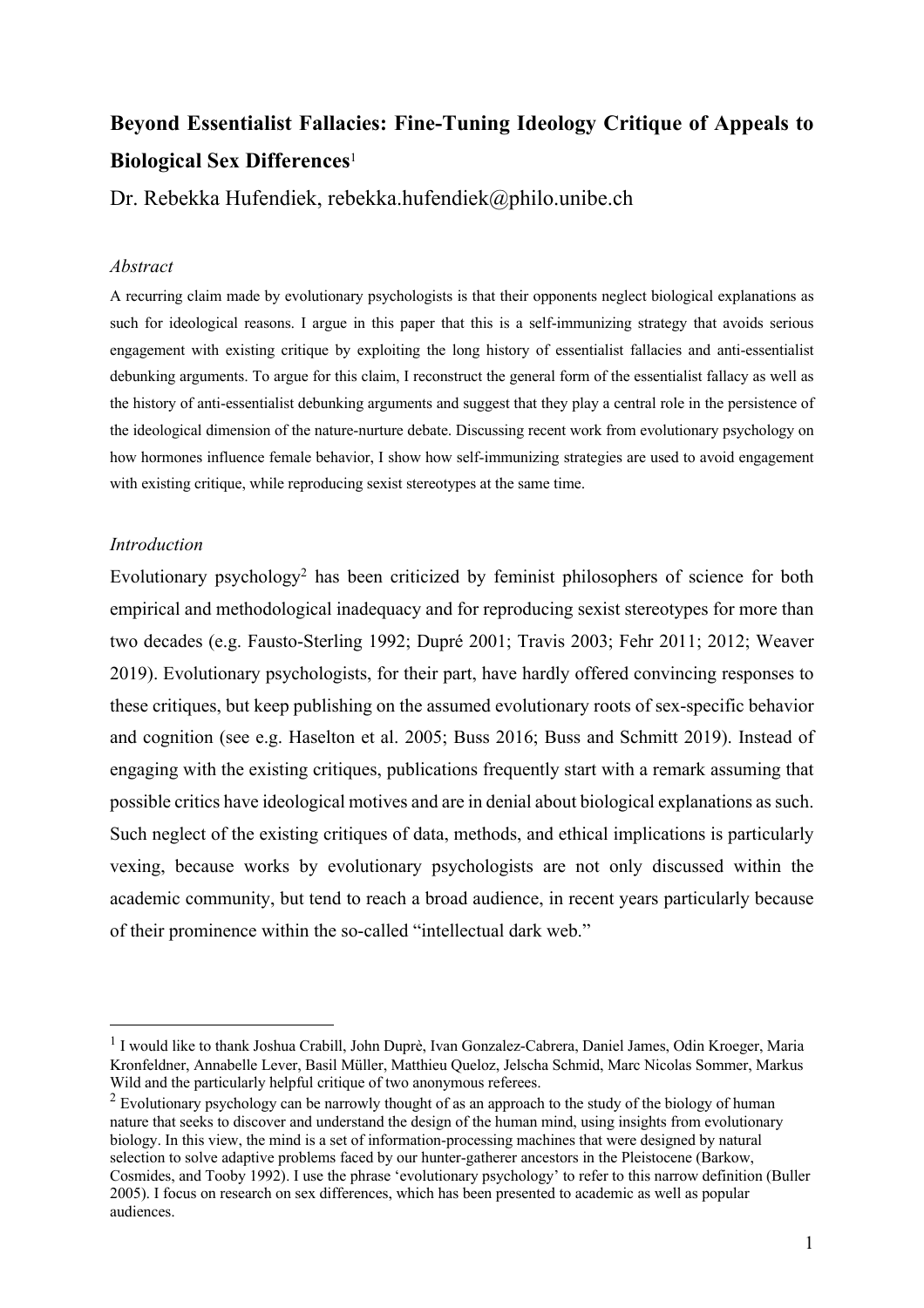In this paper I argue that the current prominence of largely outdated views on sex differences in human behavior and cognition in popular science books and throughout the intellectual dark web needs to be analyzed both by feminist philosophy of science as well as by ideology critique. Ideology critique is needed to analyze the self-immunizing strategies that are used to avoid serious engagement with existing critique, but also the ways in which the repetition of essentialist fallacies keeps justifying oppressive structures.

In the first part of the paper, I present a prime example of a recent work from evolutionary psychology that focuses on sex differences in behavior and cognition due to the female hormone cycle. This work is presented to a popular audience as a work belonging to Darwinian feminism, while at the same time reproducing sexist stereotypes, and ignoring existing feminist critique (Haselton 2018). I suggest that in order to deal with the popularity of such work that is poorly supported by evidence and methodologically outdated, we first need to understand the general structure of essentialist fallacies, as well as the history of antiessentialist debunking arguments, because they play an important role in the persistence of the ideological dimension of the nature-nurture debate. This is what I do in the second and third parts of the paper. In the second part of the paper, I argue that essentialist fallacies exploit folk essentialist assumptions about modal and normative implications of the claim that a feature is in some sense natural, and that this is the backbone of the persistence of the ideological dimension of the nature-nurture debate. In the third part of the paper, I argue that antiessentialist debunking arguments trace reifications that are an ideologically effective part of fallacious essentialist assumptions. I suggest that it requires both philosophy of science and ideology critique to debunk essentialist fallacies and uncover reifications.

In the fourth part of the paper, I discuss the question of whether there is a grain of truth in the worry of evolutionary psychologists that people reject biological explanations as such. I argue that in recent feminist philosophy of science, and even large parts of academic feminist discussions on gender and sex in general, this tendency is largely absent from the literature. Evolutionary psychologists are attacking a straw figure. In the final part of the paper, I come back to some of the central claims of Haselton's book. While the critique of her methodological approach is well known already, the way Haselton claims to embrace Darwinian feminism, attempts to immunize her work from critique, and reproduces sexist stereotypes is what deserves closer analysis.

#### *1. A Canny Undead: The Popularity of Outdated Views about Sex Differences*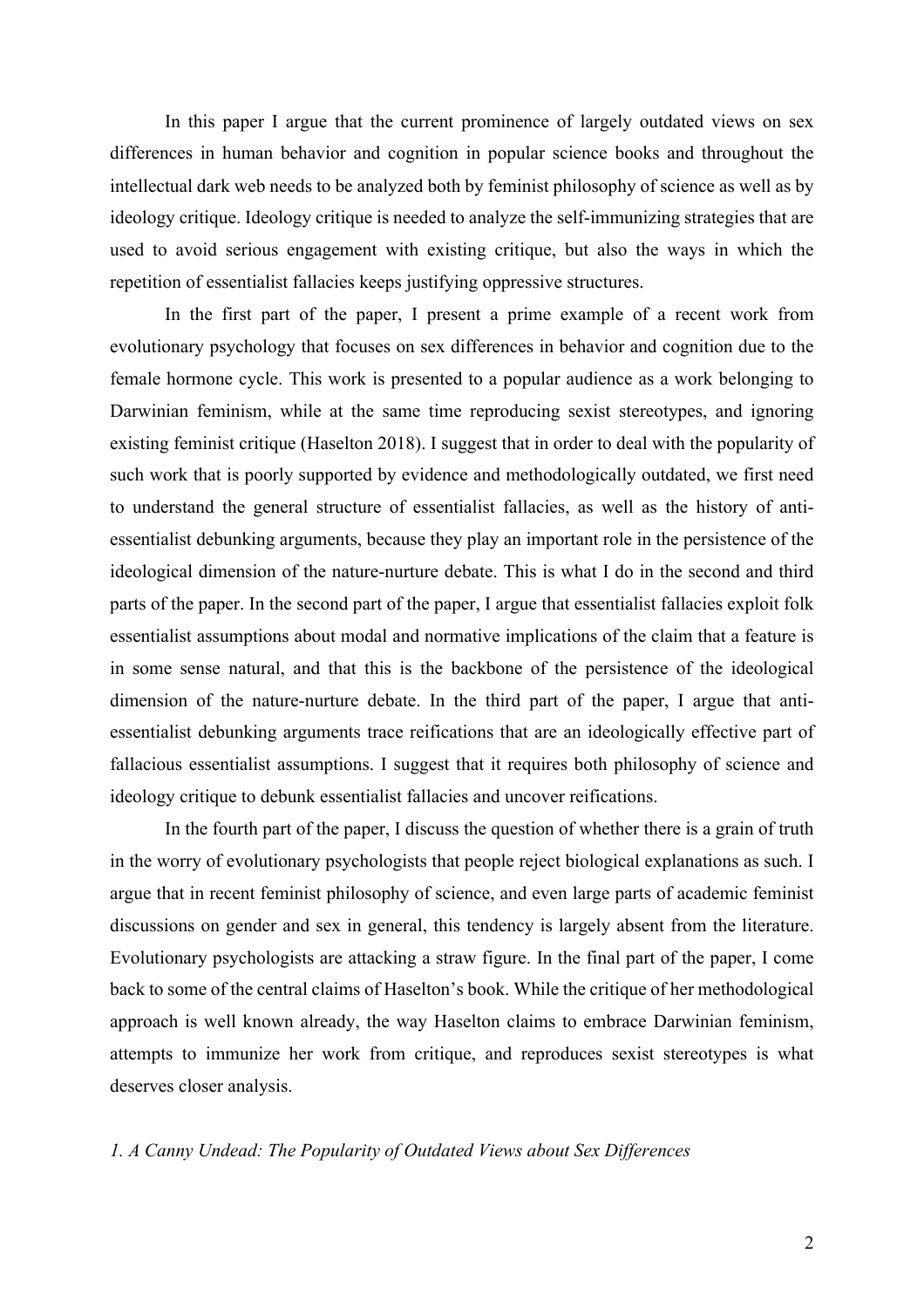Evolutionary psychology has been criticized by feminist philosophers of science for promoting, overgeneralizing, and essentializing claims about sex differences in human behavior and cognition (Fausto-Sterling 1992; Dupré 2001; Travis 2003; Fehr 2011; 2012; Weaver 2019). Critics agree that claims about sex-specific preferences and mating behavior appear to be poorly supported by evidence and tend to reproduce sexist stereotypes. Recent evidence shows that many of the basic assumptions of evolutionary psychologists are clearly outdated.<sup>3</sup>

The psychologist Martie Haselton, however, has recently published a popular book called *Hormonal* (2018), within which she applies the methods of evolutionary psychology to explain the "evolutionary rationale" that underlies hormonal influences on female behavior. At the same time Haselton calls herself a Darwinian feminist: while "hormonal" is still used as a derogatory attribute for women, she aims to reclaim the expression by revealing the "deep evolutionary intelligence" that she sees at work in the female hormone cycle. She suggests that female behavior is in many ways guided by the hormonal cycle and that a better scientific understanding of how hormones guide behavior will help women to make well-informed decisions. A central claim recurring throughout the book is that females have an increased tendency to go "mate shopping" on the fertile days of their menstrual cycle and that they favor sexual partners with certain phenotypical features for reproductive reasons on these days. The applied methodological framework and the straightforward claims about how hormones bring about sex-specific behavior invite the same kind of critique that has been raised by feminist philosophers of science against evolutionary psychology for more than two decades. Haselton, however, not only calls herself a feminist but is careful to address skeptical worries from the start

Some believe that any biological explanation for a woman's behavior will keep her from achieving. The thinking is that women and men, if they have any hint of a biological foundation, will doom women to girlish stereotypes, confine them to a maternal role, and smash them up against the glass ceiling. The implication for researchers is that we should keep information about women's hormones and their behavior on the down low. It's best not to stir up these stereotypes. (Haselton 2018, 5-6)

It seems startling that Haselton addresses possible opponents as a unified group of people, whom she supposes to be in denial of biological explanations as such. Are there such people?

<sup>&</sup>lt;sup>3</sup> see e.g. recent empirical studies that contradict evolutionary psychologists assumptions about mate choice (Eastwick et al. 2006; Zentner and Mitura 2012), recent work highlighting the role of the environment as a source of transgenerational stability in sex-linked behavior (Fine, Dupré, and Joel 2017), the general demonstration that the view of sexual selection applied by evolutionary psychologists is outdated (Fine 2017), or the general demonstration that the applied view of sex-specific hormones is outdated (Fausto-Sterling 2020).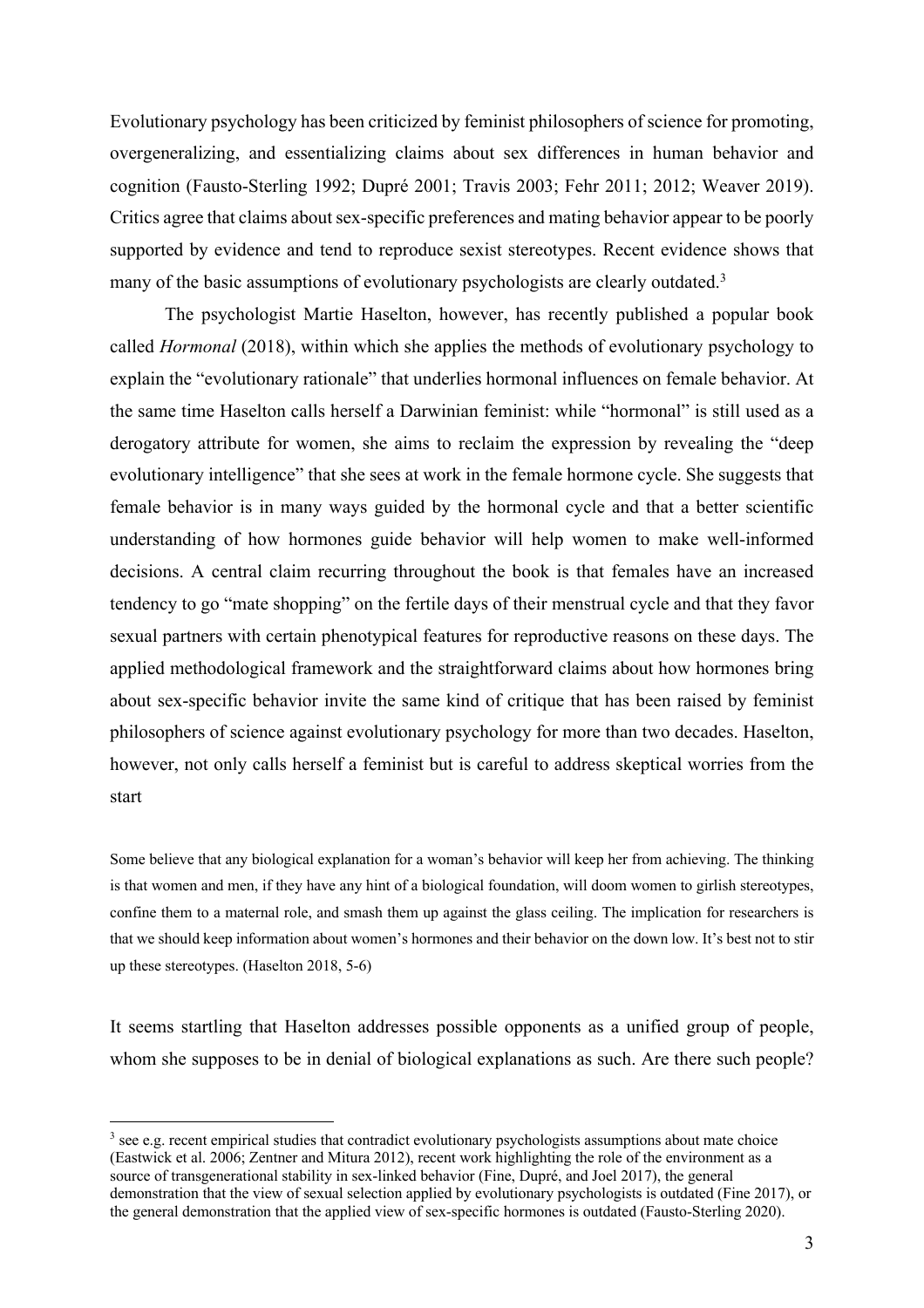And more importantly: is "This is a biological explanation!" the first complaint that comes to mind when considering the idea that hormones "nudge" females to go "mate shopping" on certain days of their cycle? Would most people not, first of all, ask, "Really? I thought human behavior was more complex!" or "Really? What is your evidence?"

Things become even more startling when having a closer look at where and how Haselton's book has received public attention. Haselton has discussed her book on various shows and podcasts. Among them a podcast issued by the period tracking app *Clue*<sup>4</sup> but also shows associated with the intellectual dark web such as *Making Sense with Sam Harris*. <sup>5</sup> The intellectual dark web is a loose association of public figures such as Jordan Peterson, Bret Weinstein, and Sam Harris (Weiss 2018). These public figures are known for highlighting their self-proclaimed opposition to mainstream opinion, repeatedly claiming that they have been excluded from public discourse for being free-thinking minds, and favoring the use of social media channels such as YouTube and podcasts over established academic venues. <sup>6</sup> The intellectual dark web is said to be ideologically diverse,<sup>7</sup> but it to has a clear connection to radical libertarianism and the alt-right movement. Recent reports and evidence furthermore suggest that users systematically progress towards more extreme content.(Roose 2019; Lewis 2020; Ribeiro et al. 2020)

Several associates of the intellectual dark web have an academic background and see themselves as supporters of "real science" and free speech – often against the academic institutions for which they are or were working.<sup>8</sup> An often repeated claim throughout the intellectual dark web is that feminism as an agenda aiming for political equality is fine, but that feminists tend to ignore certain scientific facts about sex and gender differences for ideological reasons. If one traces the references to "real science," one finds exactly those works from

<sup>4</sup> The podcast is called *Hormonal*, as well. It advertises the app as a feminist product "aiming to offer people with cycles scientific information about their bodies" (https://helloclue.com/podcast/hormonal-podcast-clue/weare-all-hormonal).

<sup>5</sup> https://www.youtube.com/watch?v=fcu\_lEZYvME

<sup>6</sup> See e.g. Sam Harris's *Making Sense Podcast* or Bret Weinstein's *DarkHorse Podcast*.

 $<sup>7</sup>$  Some even say that it is one of its most remarkable features that it basically is "a coalition of strange</sup> bedfellows," with not much in common apart from the complaint of being shut out from politically correct mainstream discourse (Blaine 2019; also *The Guardian* 2018).

<sup>8</sup> Bret Weinstein and Heather Heying resigned from *Evergreen State College* after having opposed a "Day of absence," in which white students were asked to leave campus for the day in 2017. Weinstein now runs a private homepage with a collection of talks, interviews, and podcasts on which he labels himself "Evolutionary Theorist // Professor in Exile" (https://bretweinstein.net/). Jordan Peterson is a professor of psychology at the University of Toronto. He became famous only after having spoken out against Canada's Bill C-16 in 2016, which proposed amending the country's human-rights act to outlaw discrimination based on gender identity and expression. Peterson made YouTube videos and went on news shows to advocate for his view (relying on an inaccurate interpretation of the legal implications of the bill) that the bill risked confining free speech by forcing people to use alternative gender pronouns (Weiss 2018).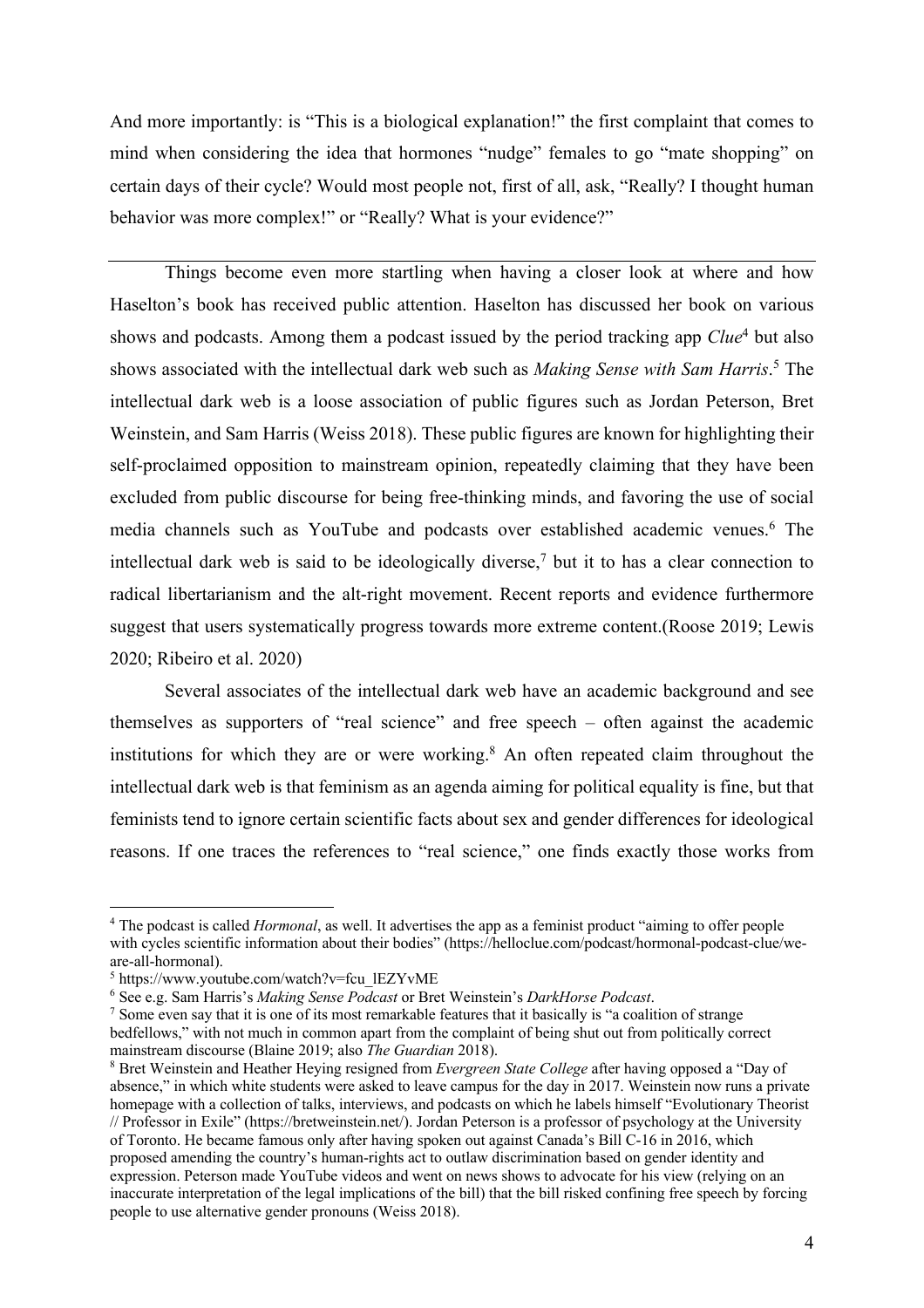evolutionary psychology that have been extensively criticized on empirical and ethical grounds by feminist philosophers of science. As Evelyn Fox Keller (2010) has lucidly pointed out, the most striking feature of the nature-nurture debate is that, although it has been declared dead so many times, it stubbornly refuses to die. It presents itself as a particularly canny undead, where authors claim to fight the ideological mainstream with real science, although the science they refer to has been shown to be biased, misguided, and outdated many times over. But the authors in question keep receiving a high amount of attention all over the intellectual dark web.

That being said, how does Haselton fit into the picture? I will argue that in embracing "Darwinian feminism", while reproducing essentializing claims about sex-specific behavior, Haselton exemplifies the purported "ideological diversity" of the intellectual dark web, but, at the same time, shows what is problematic about it. Such "ideological diversity" increases the need to think about the appropriate tools for discussing the undead remains of the nature-nurture debate, for they tend to appear in seemingly novel ideological guises and attracted a great share of public attention.

Sharpening those tools requires a look back into the history of essentialist fallacies and anti-essentialist debunking arguments. I will look into these in the next two sections, before proceeding to ask whether there is a grain of truth in Haselton's suggestion that feminists or political activists might be in denial about biological explanations as such. Ultimately, I will suggest that authors like Haselton exploit the history of essentialist fallacies and anti-essentialist debunking arguments not only to make overgeneralizing claims, but to self-immunize their works from critique.

# *2. Essentialism and the Essentialist Fallacy*

As mentioned above, the so-called nature-nurture debate, i.e., the dispute over the degree to which a particular human cognitive or behavioral trait is biologically or socially determined, has been declared dead and buried many times in recent decades. And, indeed, most of the current empirical research on the mechanisms that realize cognitive and behavioral features analyze development, heredity, and evolution in a way that avoids dichotomies of nature versus nurture, genes versus environment, or biology versus culture.<sup>9</sup> Part of the reason for the persistence of the debate is its political and ideological dimension.<sup>10</sup> It has been the backbone

<sup>&</sup>lt;sup>9</sup> See e.g. Schaffner (2016) on behavioral genetics, Jablonka and Lamb (2005) and Griffiths (2017) on the role of epigenetics for development, and Stotz and Griffiths (2018) for a developmentalist approach.

 $10$  See e.g. Fuss (1989) and Antony (2000) for by-now classic feminist engagements with human nature and essentialism, and Longino (2013), Kronfeldner (2018), and Hannon & Lewens (2018) for more recent critical engagements with human nature.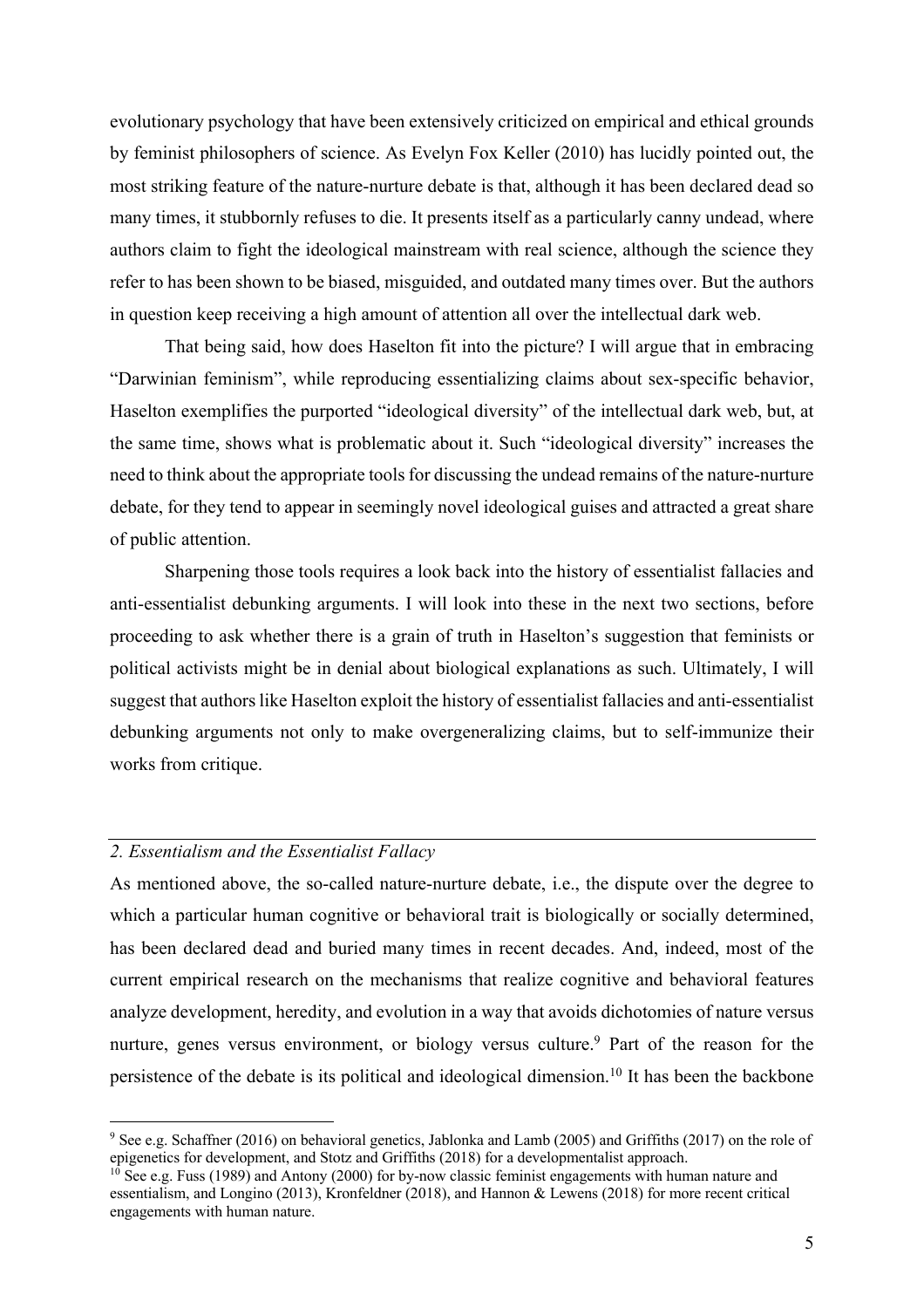of many reactionary arguments for calling some social arrangement – be it slavery or maledominated households – "natural" or "in accordance with human nature."

Reactionary arguments that draw strong conclusions from the fact that human beings appear to have certain features by nature are familiar from various contexts. They range from Aristotle's infamous claim that there are natural slaves who lack a deliberative faculty and thus need a master to direct them (*Politics* I.13.1260a12), to arguments raised by scientists in the 19th century claiming that women who aim for a job "struggle against nature" and that giving women the right to vote was, evolutionarily speaking, retrogressive.<sup>11</sup> The simplest form of this line of reasoning that runs through many of these arguments is the following:

## From the premise

P1: Subject S possesses feature F by nature.

## it is concluded that

- C1: Feature F cannot be changed.
- C2: Feature F should not be changed.

C3: The possession of feature F is intrinsically beneficial to  $S<sup>12</sup>$ 

Some arguments only embrace C1, C2, or C3, and some embrace all three. Inferences from P1 to C2 or C3 are potential cases of a naturalistic fallacy, to the extent that they infer normative conclusions from a non-normative premise. Inferences from P1 to C1 are assuming the term 'nature' to entail strong modal consequences, e.g., regarding the necessity of certain law-like relations that realize a feature. A slightly subtler version of the argument does not infer anything

<sup>&</sup>lt;sup>11</sup> Debates about supposed natural inequalities between sexes and races are part and parcel of the development of social Darwinism in the second half of the nineteenth century. Walter Bagehot for example speaks about the women's-rights movement as an attempt to rear "a race of monstrosities" by a process of "unnatural selection" (Bagehot 1879; for further examples see Fausto-Sterling 1992; Chapter 1; for a discussion of sexist bias in Darwin's work see Richards 1983; 2017; for an overview of Darwinian feminist voices already prevalent in the 19th century, see Brilmeyer 2017).

<sup>&</sup>lt;sup>12</sup> 'Possession of a feature by nature' may also be replaced by 'lack of a feature by nature'. A slave, according to Aristotle, lacks certain cognitive abilities that they would need to be a good master. That implies that nothing can or should be changed about the lack of the feature: trying to teach a slave to be a good master would be a waste of time. It also would not be beneficial, since it would push the slave to live against their own nature.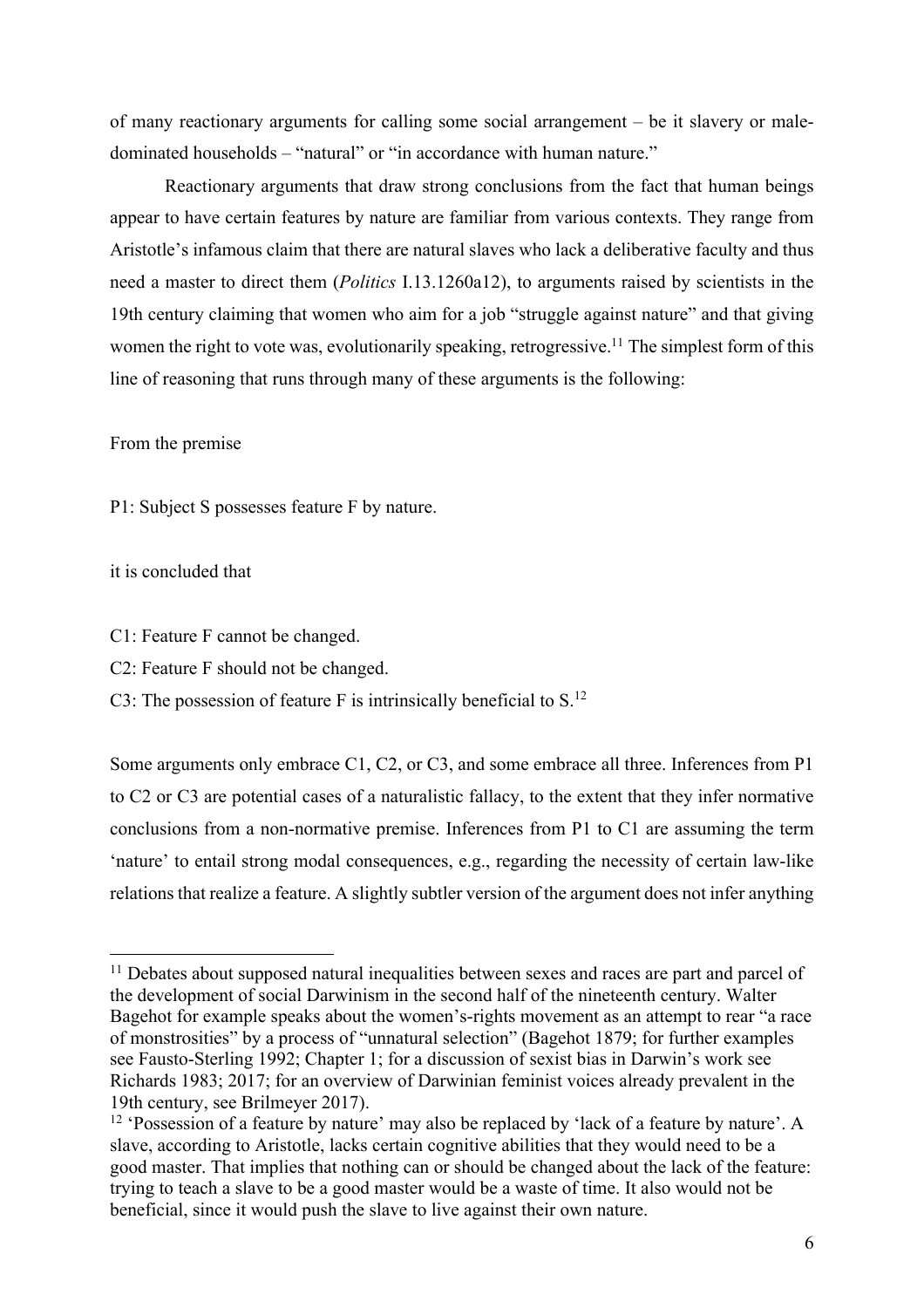from P1 alone but adds a premise that unpacks the essentialist understanding of nature in the modal or normative direction:

- P2: A feature possessed by nature cannot be changed.
- P3: A feature possessed by nature should not be changed.

Louise Antony (2000) has labeled P2 the deterministic and P3 the paternalistic premise. Each spells out a different part of the classical understanding of an essence: first, a feature that is part of the essence of something cannot be changed (at least not without destroying the entity possessing the feature or changing it into something different); second, it should not be changed. For, according to the Aristotelian understanding of a nature of a being, a thing's nature is normative in that it defines the standards of its well-being and flourishing. So, preventing a thing from what it is inclined to do naturally or, for that matter, changing a thing's natural features, amounts to obstructing its flourishing or well-being. 13

Once we have unpacked these essentialist premises, we can see what renders them problematic: they almost certainly generate an equivocation fallacy, i.e., a fallacy that exploits an ambiguity. For when we talk about cognitive or behavioral features of humans the claim that a feature is natural can mean many things, but usually not that it cannot or should not be changed (Antony 2000). Being natural is often automatically translated into being universally present, being innate, or having an origin in evolution. But these not only are different things that cannot be inferred from each other, but are also still ambiguous notions (Griffiths 2002). I will discuss each of them in turn.

First, that a feature is "universally present" means that it is present in every individual and in all cultures. But standard candidates for natural features, such as hair or eye color, can be genetically polymorphic. Polymorphic features are not universal in the sense of being present in every individual, but they can be present cross-culturally.

By contrast, that a feature is universal in the sense of being present in all cultures and all individuals does not necessarily imply that it is natural in the sense of being genetically determined or the result of biological evolution. Michael Tomasello, for instance, defends the claim that different human languages include universals in their grammatical structure and that these universals are cultural-historical products created independently by specific cultural groups. They are identical not because grammar is genetically determined, but because certain

<sup>&</sup>lt;sup>13</sup> On the connection between the human essence or nature and living well in Aristotle, see EN1097b22–1098a4 and e.g. Shields (2007, 316ff) or Nussbaum (1992).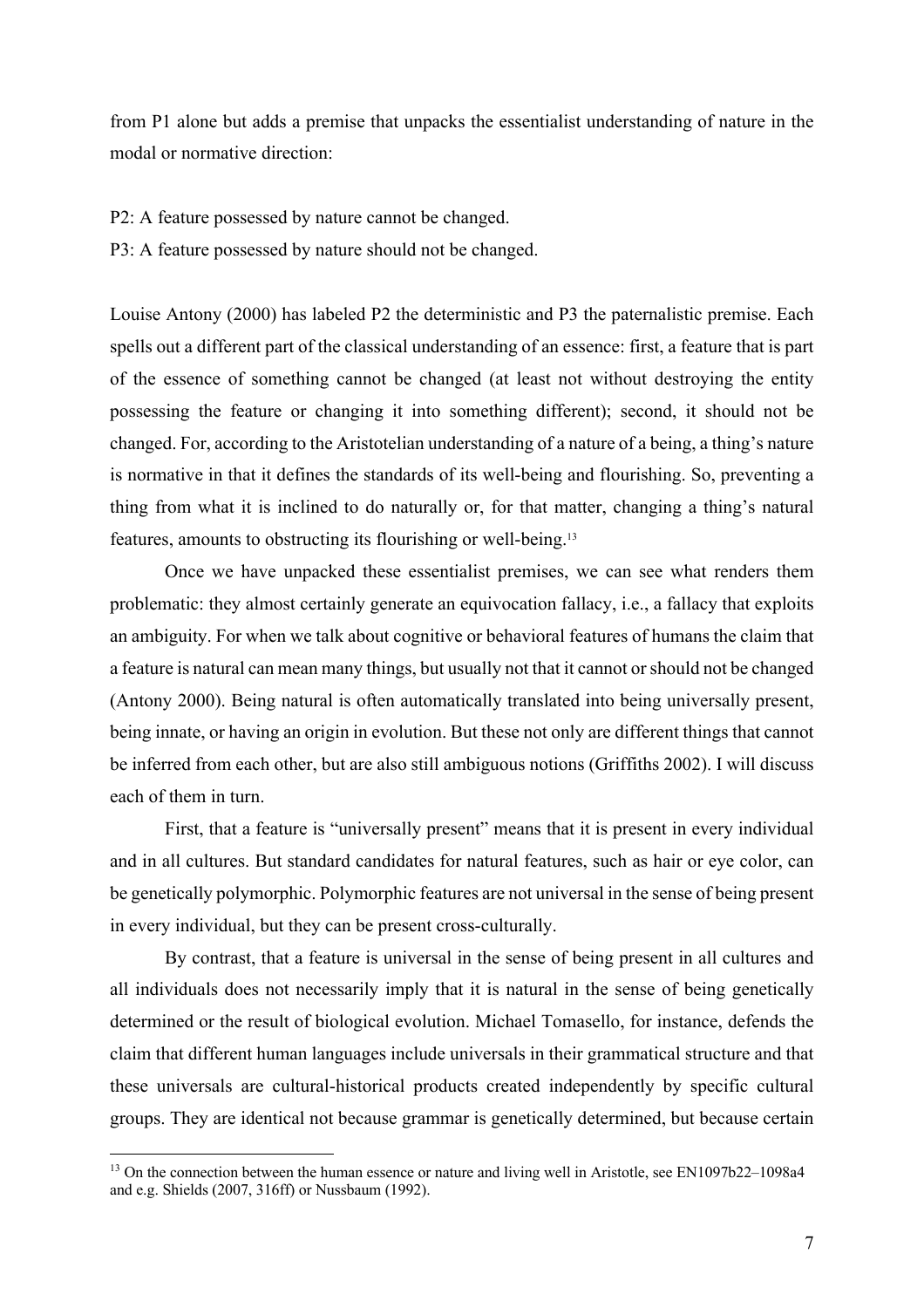more basic social, cognitive, and vocal-auditory abilities are genetically determined and because "people all over the world have similar communicative jobs to get done" (Tomasello 2010, 315).

Second, calling a feature "innate" is a vernacular expression that seems to imply that a feature is present from birth. But calling something innate leaves open whether it is a dispositional feature that will develop at a later stage in life, as well as whether it is a monomorphic or polymorphic feature and whether there is evidence for the feature's being genetically determined or only for its being insensitive to developmental variation. Paul Griffiths therefore suggests dropping the notion entirely and rather replace it with more specific terms (Griffiths 2002).

Finally, that a feature has its origin in evolution is often taken to mean that it is genetically determined and that it has an adaptive function. Evolution, however, takes place on several levels of which the genetic level is just one (Jablonka and Lamb 2005). Furthermore, a feature that results from evolution does not need to be adaptive. A feature might well be genetically determined without having any adaptive function, or it might have several adaptive functions in response to several selective pressures (Gould and Lewontin 1979). This is particularly relevant, because claims about the natural function of a feature are likely to end up in essentialist fallacies, since they tend to suggest normative implications.

Accordingly, that a feature is "natural" might mean many different things: that it occurs panculturally, that it is genetically determined (where that might result in monomorphic or polymorphic traits), that it is an adaptation, that it shows developmental fixity, that it is not learned, or that it is statistically common or even present in all members of a species. None of these understandings of being natural automatically implies the stronger essentialist claims that are expressed in premises P2 and P3 that a trait cannot or should not be changed. They certainly tell us something about the way in which a feature is fixed or susceptible to change. But where the respective explanations are correct, that usually puts us in a better position to change the feature in question. That we think of fertility as largely genetically determined, for example, does not imply that we think of it as a feature that cannot be changed. Rather it implies that we think of the ways to influence, manipulate, and change it in different ways than we would if we took fertility to be largely determined by environmental factors (Haslanger 2012, 211).

Arguments that move from P1 and P2 or P3 to C1, C2, or C3 are therefore highly likely to commit a specific type of equivocation fallacy: *the essentialist fallacy*. Equivocations are informal fallacies that owe their being fallacious to an ambiguous use of a word that reoccurs in at least one premise and one conclusion, and not to their form or logical structure (Hansen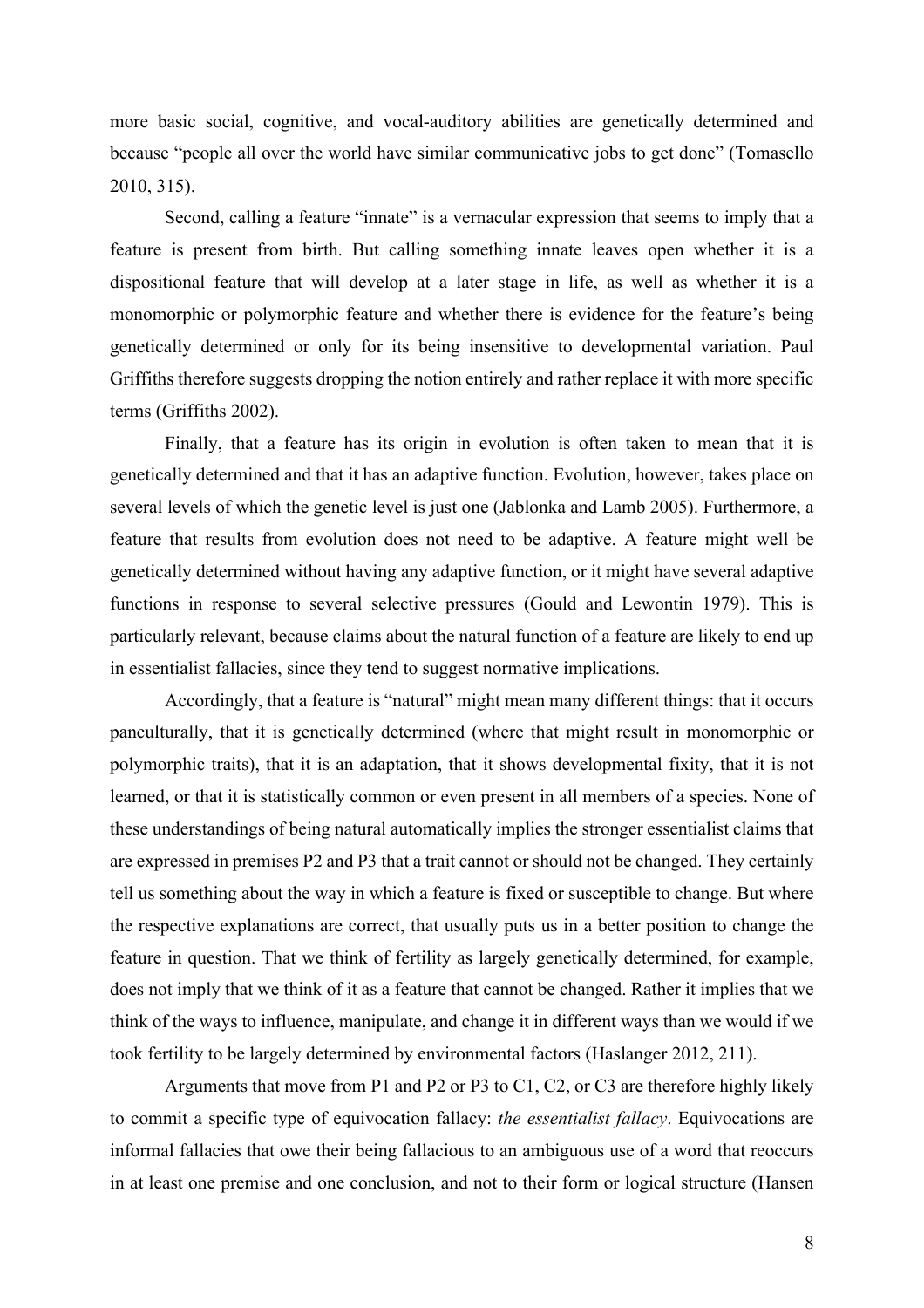2020). Furthermore, uncovering an essentialist fallacy is usually a non-trivial hermeneutical endeavor, since the premises and conclusions do not necessarily include the word 'nature'. As we have seen above, claiming that a subject possesses a feature by nature is a particularly ambiguous form of expression that strongly invites essentialist associations. But the claim that a feature is, say, universal, innate, hard-wired, or the result of evolution might have the same effect of inviting further premises and conclusions that imply modal or normative consequences, because of essentialist background assumptions about nature.

This leaves us with a broad class of potential essentialist fallacies: S commits the essentialist fallacy iff S ascribes a feature to a subject, where that feature is described as natural (or innate, hard-wired, evolutionarily acquired, etc.), such that the ambiguity of the overgeneralized description leads to further deterministic assumptions about difficulties in changing the feature or to normative worries about restrictions in how we should or should not change the feature.

Not only is the class of possible essentialist fallacies broad, it is also often hard to decide whether something is an essentialist fallacy or not. P1 makes an empirical claim about a feature's being natural. It might be highly controversial whether and in what sense P1 is true. But it might also be crystal clear that P1 alone is already fallacious. In this vein Catherine Hundleby suggests to treat biological reductionism with regard to human cognitive and behavioral features as a fallacy of presumption, assuming that "any automatic assumption that a feature has its source in either genetics or in natural selection is fallacious." (Hundleby 2009). Not many cases will be crystal clear, however, since not even sociobiologists (except maybe when using metaphoric hyperbole) will argue that single genes straightforwardly determine human behavior or that the environment has no influence on behavior and cognition at all. Treating biological reductionism as a fallacy without a detailed discussion is therefore only an option for some very obvious cases of inadequate reduction. The less obvious cases oftentimes need a discussion of whether P1 is empirically adequate or not. Furthermore, what generates the essentialist fallacy is not P1's being false alone but rather its overgeneralizing the description of the feature in a way that leads to wrong conclusions about its deterministic and normative implications. It is, therefore, not necessarily every claim of the form 'S possesses the feature *x* by nature' that automatically generates an essentialist fallacy. Whenever the ambiguous description of what it means to be natural generates fallacious essentialist assumptions about modal or normative implications, we have a clear case of the essentialist fallacy in front of us.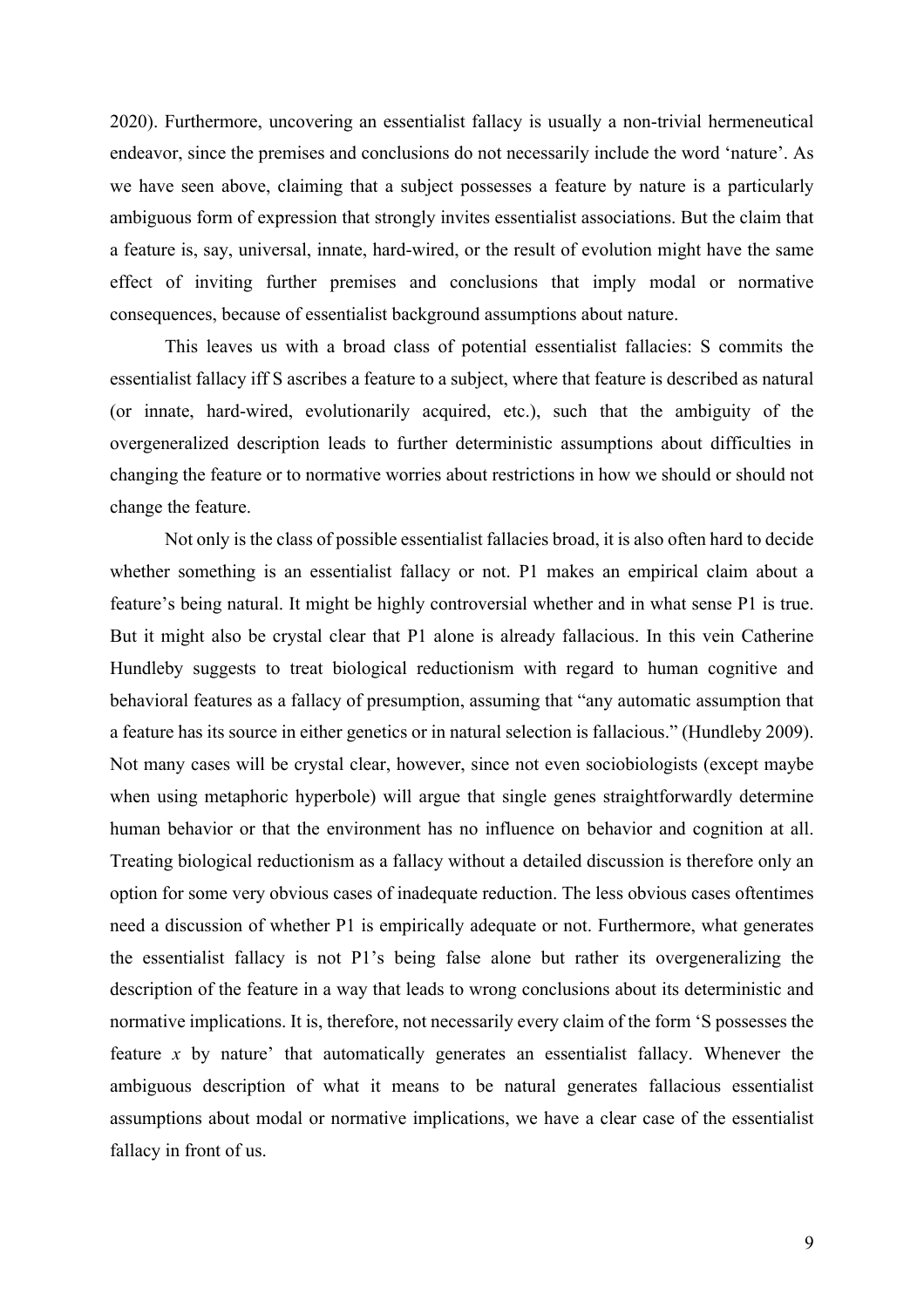As has been remarked before, many arguments from nature gain their force from making P1 appear to be backed up by science and thereby neutral and uncontroversial, while at the same time preserving the essentialist flavor of the notion of nature (Antony 2000). The essentialist fallacy appears to be a die-hard fallacy, partly because of a ubiquitous kind of folk essentialism (Machery, Lindquist, and Griffiths 2009) and partly because versions of the essentialist fallacy happen to be the backbone of several politically reactionary agendas. It is part of abandoning folk essentialism to hold different claims about what is natural apart, since none of them implies the others. Biological traits change over time, they can be highly sensitive to the environments they are situated in, and they can often be manipulated in ways that permanently alter them. It depends on controversial ethical and political views where and how we draw a line that is supposed to stop us from intervening and manipulating. Folk essentialism has lost its seductive power in large parts of research on behavioral and cognitive features. This is partly due to a history of anti-essentialist debunking arguments that I will sketch in the next section.

### *3. Anti-Essentialist Debunking Arguments and Ideology Critique*

We have seen that reactionary arguments often ground their claims in essentialism. As we will see now, there is also a long tradition of critical engagement with such arguments. These critiques typically aim to show that certain features, such as being a slave or having a particular gender, are not part of an essential, unchangeable nature but rather are in some sense the result of contingent contextual factors (which might be further described as the result of social construction). This history of debunking arguments can be traced back at least to Rousseau's critique of Aristotle's assumption that there are natural-born slaves:

Aristotle was right; but he took the effect for the cause. Anyone born in slavery is born for slavery – nothing is more certain. Slaves, in their bondage, lose everything, even the desire to be free. They love their servitude even as the comrades of Ulysses loved their life as brutes. But if there are slaves by nature, it is only because there has been slavery against nature. (Rousseau 1762/2004, 4)

From the fact that there are people who are born as slaves, it does not follow that there are natural-born slaves. To be born as a slave means to be assigned a certain social role from birth onward. People who appear as "natural slaves" are people who adapted well to the social role that is ascribed to them, not people who differ from their masters due to any inborn faculties.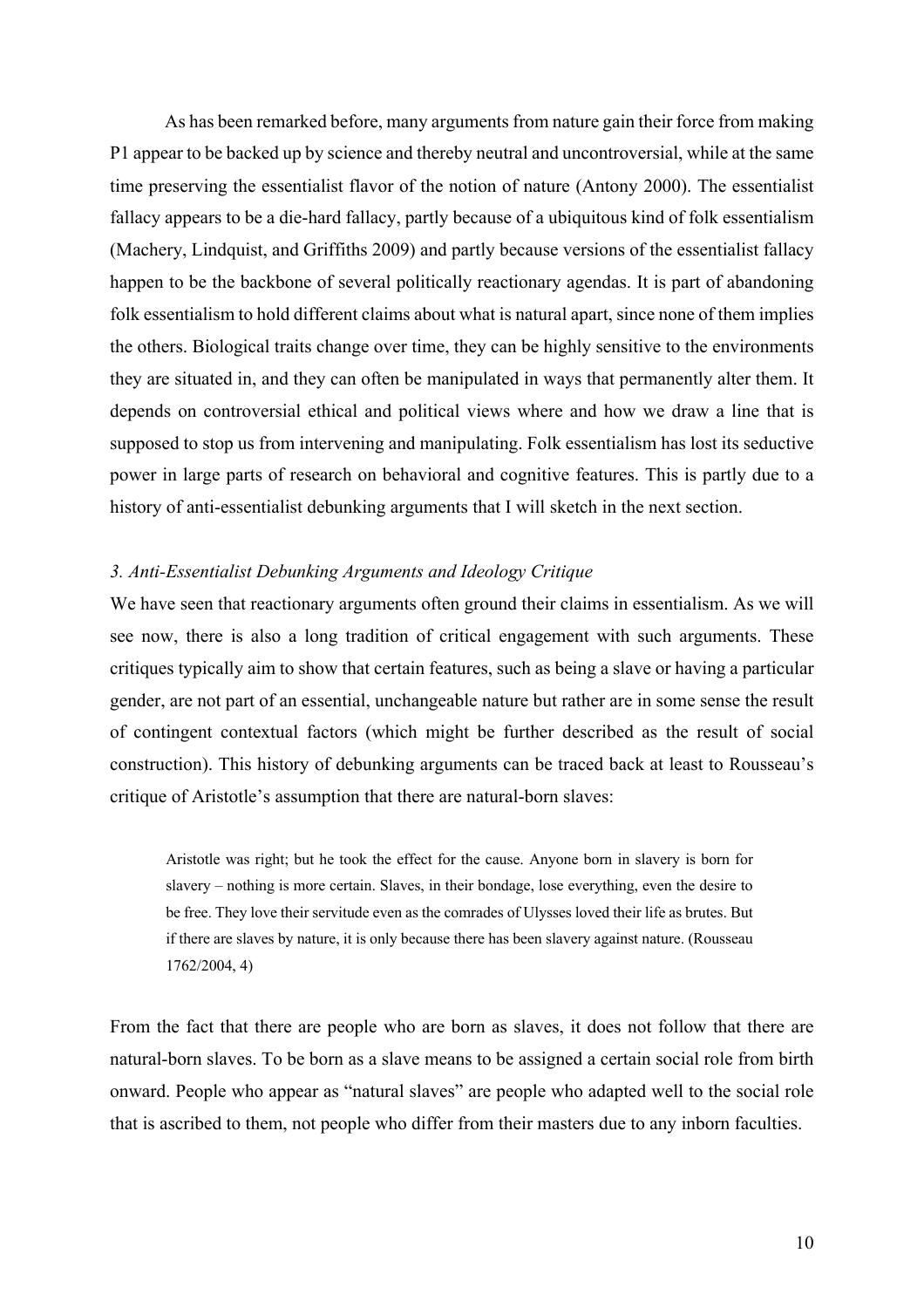We can find another *locus classicus* for this type of anti-essentialist debunking argument in Karl Marx's works. Marx criticizes the fact that economists treat economic processes as if natural laws governed them:

the law of capitalist accumulation, metamorphosed by economists into pretended law of nature, in reality merely states that the very nature of accumulation excludes every diminution in the degree of exploitation of labour, and every rise in the price of labour, which could seriously imperil the continual reproduction, on an ever enlarging scale, of the capitalist relation. (*Capital* I, MECW 35, 616)

Economists, according to Marx, create the impression that the growing poverty of the working class is inevitable since the structure of the market demands that companies produce cheaper and cheaper products. Similarly, Marx takes it to be characteristic of capitalism that workers appear to be independent and free to accept or reject contracts with particular employers, while it is not in their power to choose not to be employed. They objectively depend on wage labor, and that is a social fact within a particular economic system. What Marx characterizes as an illusion is that the social fact that workers depend on wage labor within the capitalist system appears to be comparable to the natural fact that human beings typically must work for their food. The position of the worker within the economic structure makes it seem as if the constructed economic relationships were a natural dependence relation (MECW 28, 204ff., James, unpublished manuscript).

The underlying structure of Marx's critique became a basic tool for critical theorists such as Adorno, who quotes the above passage from *Capital* and comments on it:

That the assumption of natural laws is not to be taken *à la lettre*, least of all to be ontologized in the sense of a however stylized design of so-called humanity, is confirmed by the strongest motive of Marxist theory of all, that of the abolition of those laws. (Adorno 1983, 347)

Changing social reality will change the "design of humanity" as well. A similar line of reasoning is prominent in feminist theory. Simone de Beauvoir argues in *The Second Sex* that what people take to be the natural essence of womanhood is, in fact, produced by society and gets reproduced so smoothly because we think of it as involving essential traits of women (Beauvoir 2011). In a similar vein, MacKinnon claims that "Gender, cross-culturally, was found to be a learned quality, an acquired characteristic, an assigned status, with qualities that vary independently of biology and an ideology that attributes them to nature" (MacKinnon 1991, 529). MacKinnon also makes the point that "the more inequality is pervasive, the more it is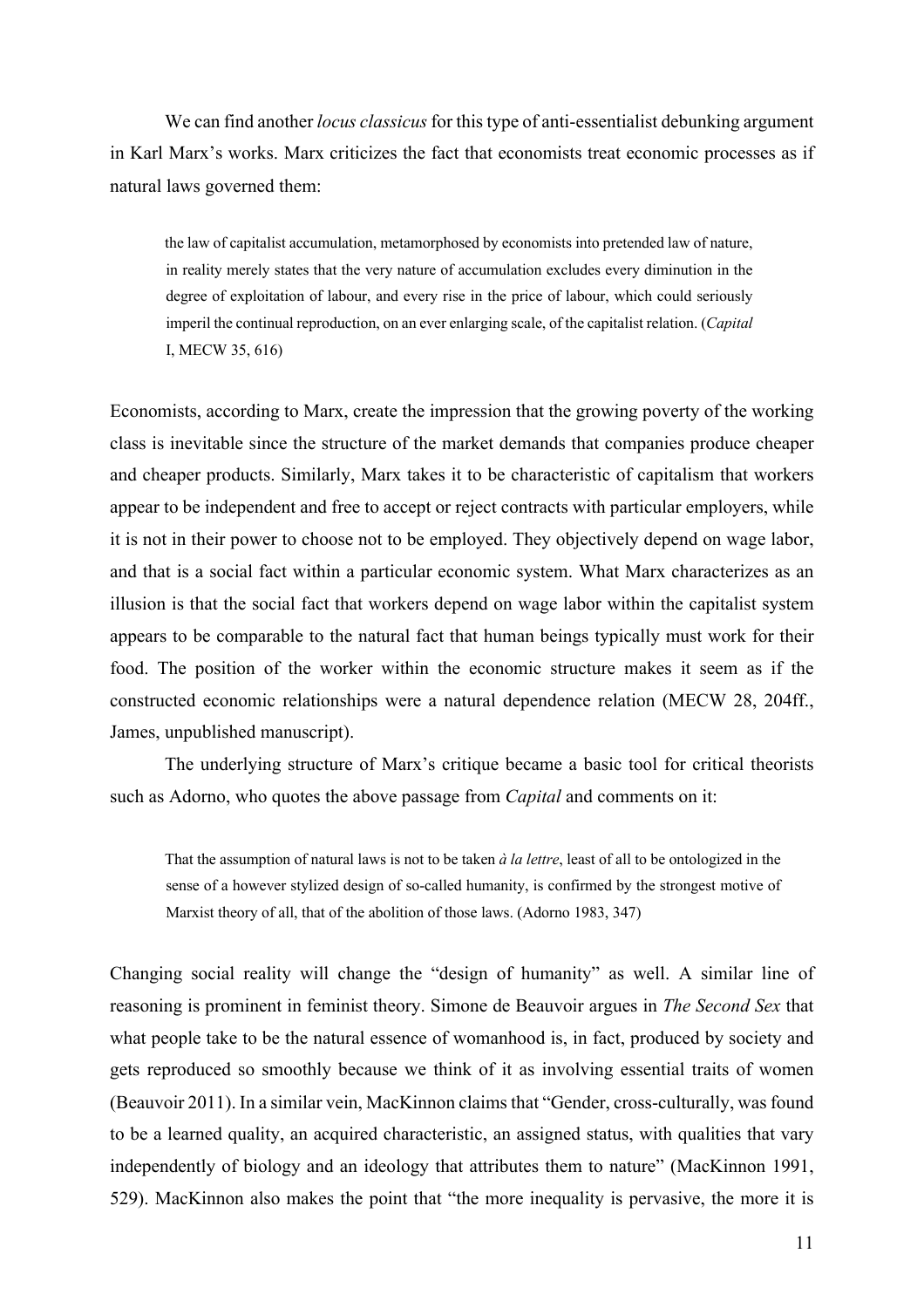simply 'there.' And the more real it looks, the more it looks like the truth" (MacKinnon 1991, 101).

The idea that it is part and parcel of oppressive systems to make it seem as if contingent social orders were natural and the respective debunking arguments can be found in Marxism, critical theory, and feminism. It also strongly influenced the ideological dimension of the nature-nurture debate. The concept of reification is central for these views and different forms of ideology critique. Reification occurs where oppressive social relations are particularly pervasive and therefore appears unchangeable to us. This appearance tends to further stabilize the oppressive social system in question. Reification is a side-effect of a smooth functioning oppressive system, where the smooth functioning generates the illusion that relations resulting from historically contingent human action or social construction are "natural" and, therefore, unchangeable (Geuss 1981; Shelby 2003).

Reification is a main reason why certain essentialist fallacies appear to be so seductive. Within a capitalist system the social fact that workers depend on wage labor appears to be an inevitable condition of human cooperation. Within patriarchy dominant behavior of men and submissive behavior of women appears to natural. Tracing and analyzing reifications basically means to debunk essentialist fallacies. As I will demonstrate in the last section, successfully tracing the reifications that current popular science on sex differences relies on needs the united forces of philosophy of science and ideology critique. It needs philosophy of science to evaluate the quality of the relevant empirical work and to show in what sense a trait is described as natural in an overgeneralizing and ambiguous way. And it needs ideology critique to unveil the kind of oppressive structure that is reified, to argue why it is oppressive, how it is the result of historically grown power-relations and not 'simply there,' how it came to appear as natural as it does, and how this can be exploited for the ideological purpose of maintaining oppressive structures.

## *4. Is There a Reversed Essentialist Fallacy?*

We have seen that anti-essentialist debunking and revealing reifications has a long tradition and that it is an important part of both feminist philosophy of science and ideology critique. That does not imply, however, that people reject "biological explanations" as such for ideological reasons as Haselton suggests. Still, many readers might think that there is some grain of truth in the claim that part of a politically progressive agenda is a knee-jerk rejection to biological explanations of human cognitive and behavioral traits. In a paper on feminist engagement with evolutionary psychology, Carla Fehr reports: "On occasion, when I lecture on evolution and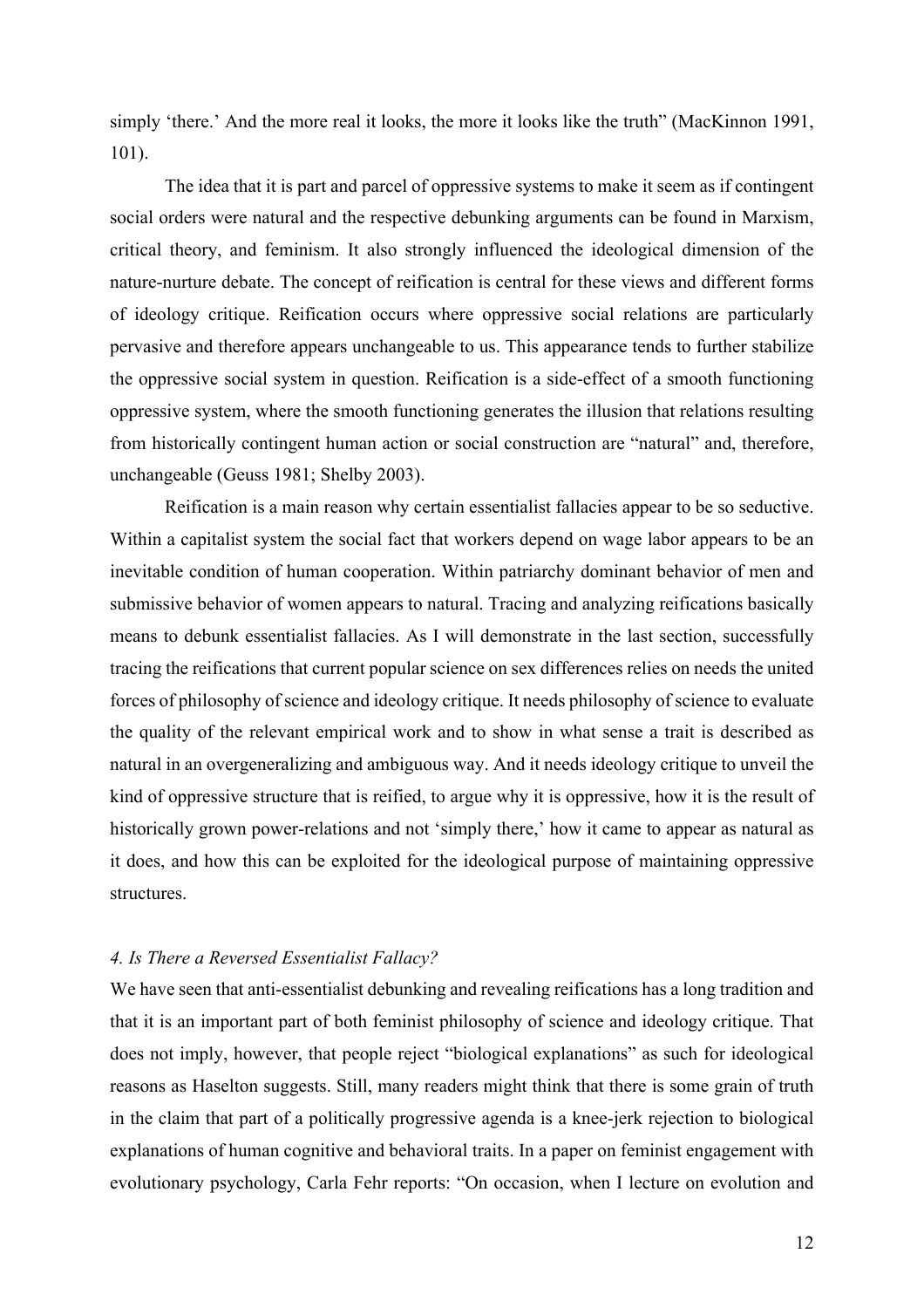gender, the response from some feminist scholars is outright hostility that a feminist would even consider the topic" (Fehr 2012, 67). Is there such a knee-jerk reflex against engagement with biological explanations of sex differences as such or the topic of gender and evolution? Assuming that it does indeed exist, how could it be unpacked?

As has been spelled out in the last two sections, the central reason for a possible kneejerk rejection of "biological explanations" of cognitive and behavioral traits is the wellgrounded suspicion that ambiguous references to biology are likely to commit an essentialist fallacy and that essentialist fallacies have often been used to reify oppressive social relationships. The anti-essentialist debunking arguments presented in the last section do in fact reject reifying explanations. However, they do not reject claims about a feature's being e.g. panculturally present, adaptive, developmentally fixed, or statistically common as such. Instead, they defend an anti-essentialist agenda on both empirical and political grounds.

Some authors suggest that the review of the works on sex differences up to the present allows for a well-grounded historical inductive argument showing that theories about cognitive differences between the sexes so far are a) poorly supported by evidence and b) have for centuries been used to justify the oppression of women (Fausto-Sterling 1992; Kourany 2010, 5). That suggests that we should be skeptical as to whether future studies will have different effects. Steve Rose has argued with regard to studies on race and IQ that research on cognitive differences has often been justified as being helpful in overcoming disadvantages of the respective group by developing special education programs where in fact the studies practically always have been used to justify the dominant position of white males. Rose furthermore suggests that these studies are always biased in the sense that in a non-racist and non-sexist society it would not occur to people to do these kinds of studies (Rose 2009).

Another argument suggests that research on cognitive differences is practically bound to be misused in ways that restrict the opportunities of the underrepresented group. Social scientists point out that it is very difficult to use scientific evidence to convince the public about issues that are strongly politicized. It is therefore not particularly likely that findings that speak against differences in cognitive abilities would have significant effects. On the contrary, as long as there still are some scientists offering whatever kind of evidence in favor of cognitive differences it is likely that this research will get a disproportionate amount of attention due to bias (see e.g. Meynell 2012 for discussion of an example). If researchers really find cognitive differences, there is a disproportionate danger that these results will be abused to justify discrimination (Kitcher 2001). One possible response to this would be to hold research on cognitive and behavioral sex differences up to particularly rigorous standards of evidence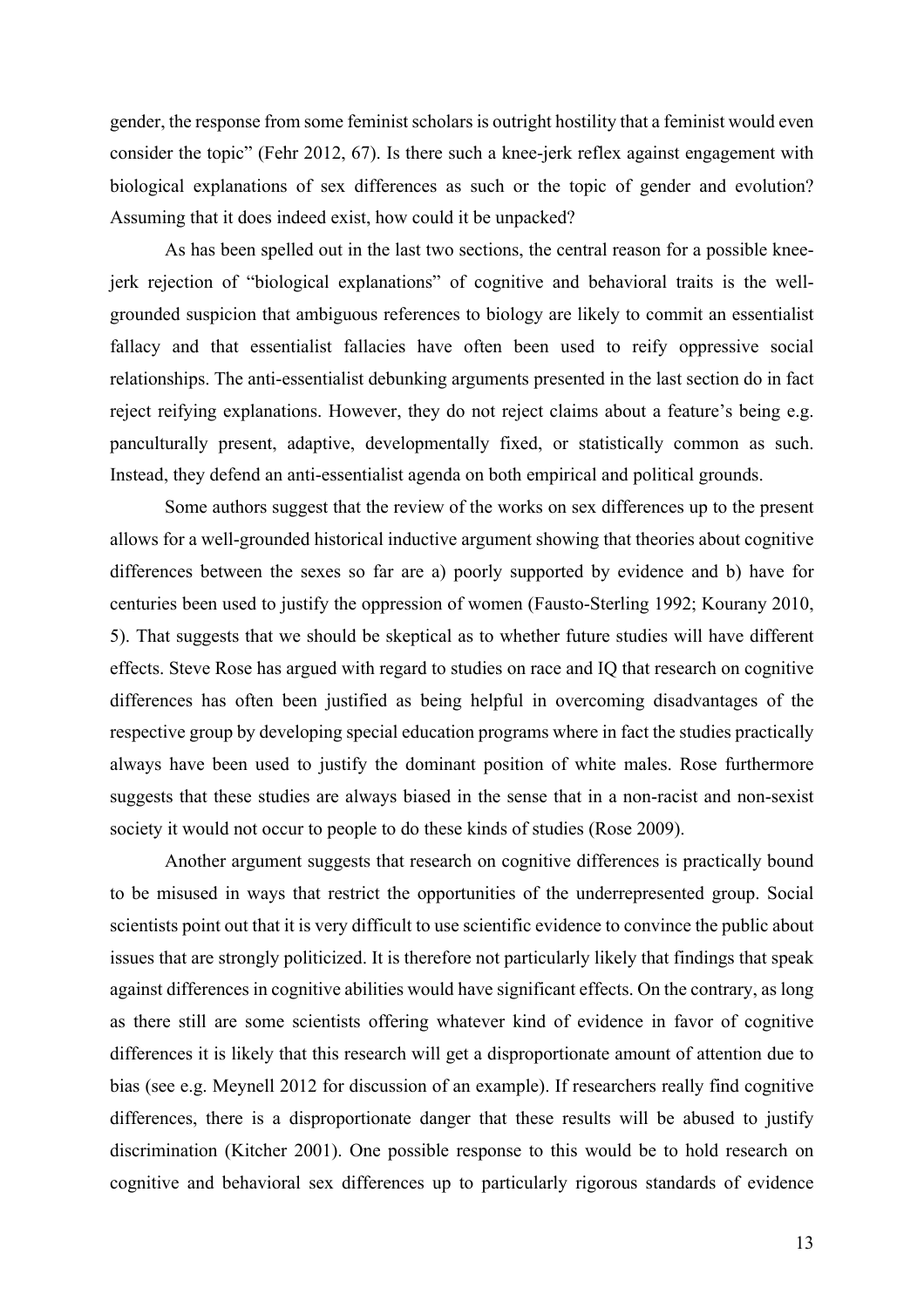(Kitcher 1987). Since we have very little knowledge of the actual historical processes that led to the evolution of social behavior, this would dismiss most of the research from evolutionary psychology concerned with sex differences from the start (Fehr 2012, 58). Another possible response to these problems would be to make research about differences in cognitive abilities a low research priority for (justified) ethical reasons (Elliott 2017). Accordingly, we can grant Haselton that a certain kind of research on cognitive and behavioral differences is rejected by many authors for both scientific and ethical reasons. This, however, is very different from rejecting biological explanations as such.

Finally, is there a tendency among progressive voices within the nature-nurture debate to make overgeneralizations and repeat essentialist reifications as part of an anti-essentialist agenda? Do people reject biological explanations of sex differences as such or find any engagement with gender and evolution outrageous? If that was the case, we might speak of a reversed version of the essentialist fallacy. Such a reversed version of the essentialist fallacy occurs, where 1) S assumes that *any* form of natural or biological explanation of cognitive or behavioral features has essentialist implications regarding the modal or normative implications of a feature's being natural and therefore 2) S rejects any version of P1 in order to avoid those modal and normative implications.

We have already seen that biological explanations can be fallacious if they are implausibly reductionist. Hardly any current biologist would question that genes and the environment jointly determine the development of the traits of an organism. Even the explanations offered by Developmental Systems Theory, suggesting that genes are simply one set of resources that causally contribute to the construction of the organism, obviously count as biological explanations though they do not have any essentialist implications (Meynell 2008). Therefore, rejecting biological explanations as such to avoid essentialist implications is certainly fallacious.14

As we have seen with regard to the essentialist fallacy, it occurs not where a biological explanation is offered, but where an overgeneralized, ambiguous (and potentially false) description of a feature's being natural produces fallacious essentialist inferences about the modal or normative implications of that feature's being natural. The reversed version of the fallacy overgeneralizes well-justified anti-essentialist worries to explanations that need not have essentialist implications.

<sup>&</sup>lt;sup>14</sup> One might feel tempted to call this reversed fallacy the anti-essentialist fallacy. I prefer to call it the reverse essentialist fallacy, because I take essentialism to be a misguided view. What makes the reverse essentialist fallacy a fallacy is the suspicion of essentialism in the wrong place not the false application of anti-essentialist reasoning.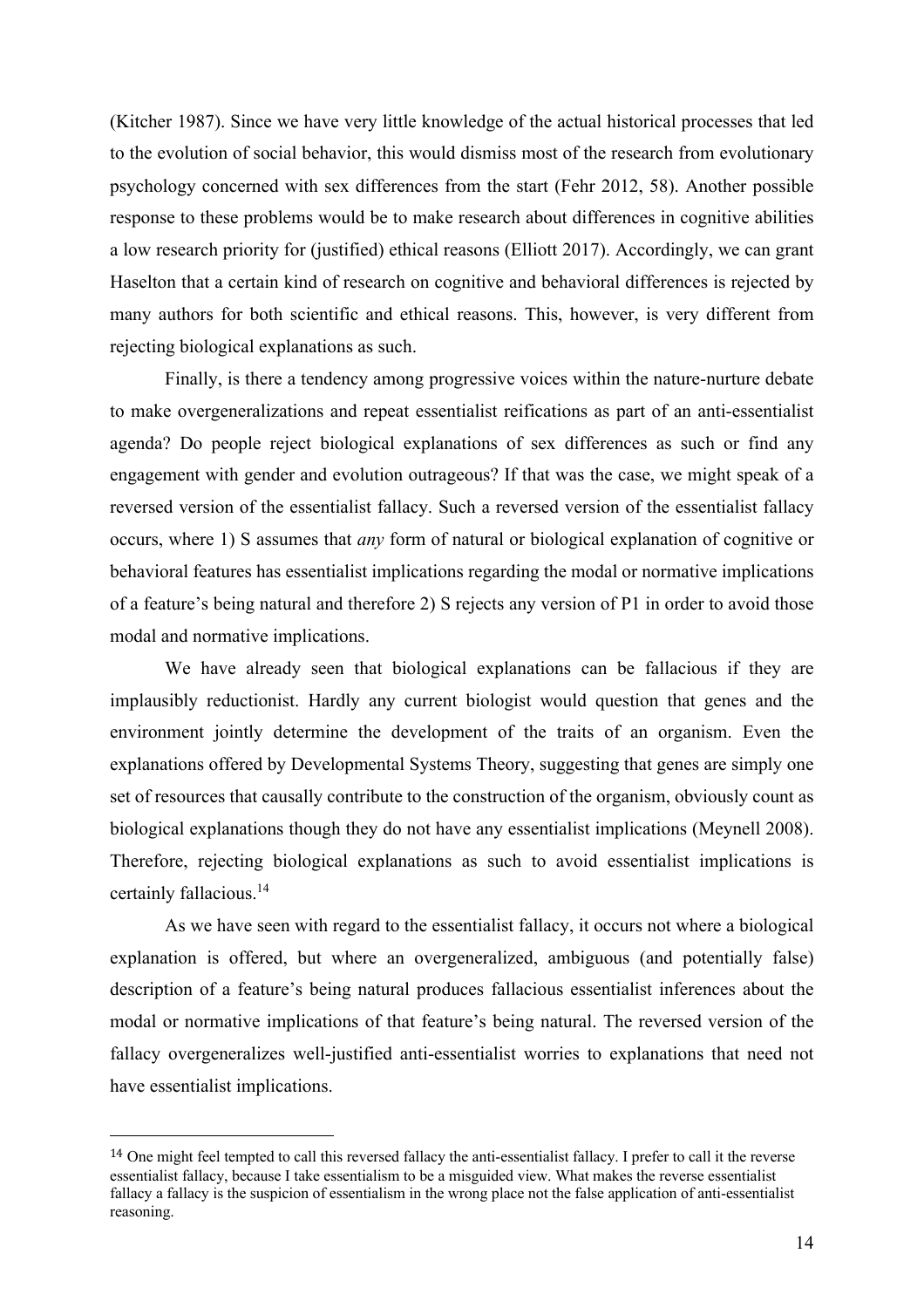A second version of this reversed fallacy assumes that any description of a feature as being the result of learning, or social construction entails that it is by that fact less stable. The second version of the reversed essentialist fallacy occurs where 1) S assumes that *any* description of a feature as socially constructed avoids all kinds of modal or normative implications, since whatever results from social construction is a) less stable than natural features, b) can be successfully changed by us, and c) there are no principled reasons not to change the feature in question, 2) S prefers a social constructivist explanation, because S automatically assumes a), b), and c) to follow from this. It is, again, not difficult to see, why such reasoning is fallacious. We have seen that one possible meaning of a trait's being natural is that it is developmentally fixed, i.e., that it develops more or less stably under varying environmental conditions. But it does not follow from the claim that a trait is dependent on environmental factors that it is in an interesting sense more susceptible to change than a trait that is developmentally fixed. The two explanations mainly make different suggestions of where and how we should intervene if we wanted to change the feature in question. Recent studies suggest that sometimes sex-linked behavior (e.g. in rats) can be stabilized crossgenerationally more effectively through effects from the environment than via assumed proximal mechanisms of genetical or hormonal sex (Fine, Dupré, and Joel 2017).

Things do not get easier when we assume that the relevant environment is a complex human social environment. Whether and to what degree complex social mechanisms or systems are malleable or susceptible to change is a complex question. Theorizing about social mechanisms suggests that we should expect the construction of social kinds to have both stability and instability as its result (Mallon 2003, 350, Kroeger forthcoming). We can tell from experience with economic predictions and interventions, however, that social constructions can reach a level of complexity that makes prediction and intervention just as difficult as they tend to be with regard to biological phenomena.

Now we know how possible versions of the reversed essentialist fallacy would look like. But can they be found in the relevant feminist philosophy of science-literature of recent decades? There is a complex discussion within feminism about how to spell out the sex/gender distinction. One prominent complaint raised by recent feminists against the earlier generation is that by distinguishing sex from gender the authors have reified, naturalized, or essentialized what sex is. Where this critique is justified, it involves cases of the reversed essentialist fallacy. Most prominently, Butler argues that cultural conceptions about gender figure in "the very apparatus of production whereby sexes themselves are established" (Butler 1999, 11). Many introductions to feminism mention the slogan "biology is destiny" to pin down the essentialist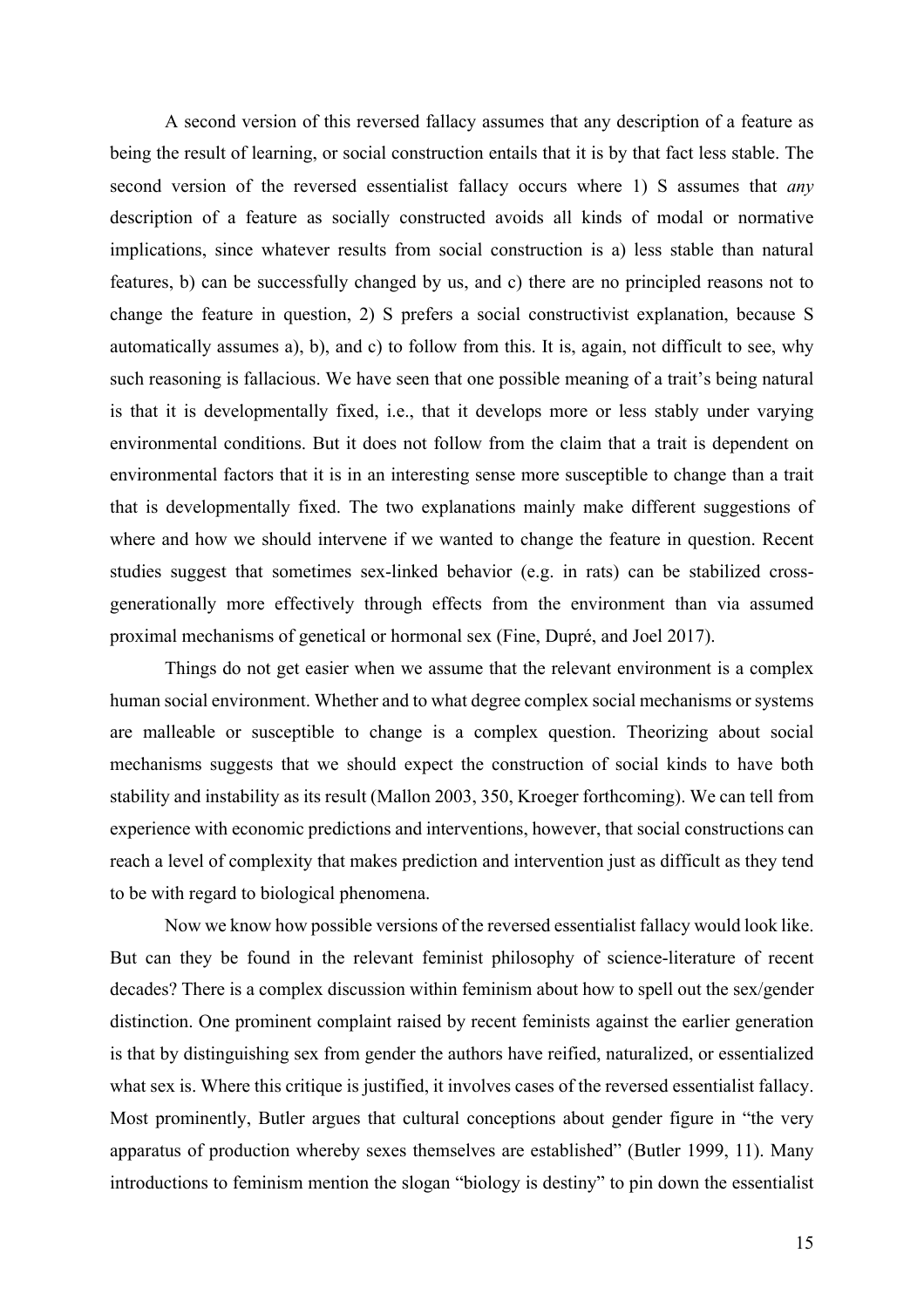agenda being criticized (Jenainati 2019). The critique of this slogan is sometimes accompanied with the implicit assumption that progressive accounts should refrain from biological explanations of all sorts and put as much explanatory weight on the gender and socialconstruction side of the story as possible. But usually, where those worries are made explicit, they turn out to be justified worries about wrong essentialist assumptions and essentialist fallacies and not rejections of biological explanations as such.

The vast majority of current feminist debates take it for granted that biological traits are influenced by social factors. Furthermore, most current feminists do not think of biology as destiny but rather acknowledge that "[w]ith the aid of synthetic hormones, immortal tissue cultures, and delicate pipettes the very biological processes of human fertility, and even the sexual form of the body as male and female, became profoundly manipulable" (Murphy 2012, 1).

I have thus traced the grain of truth that one might suspect is present in Haselton's claim that people reject biological explanations as such, with the following results: there are good reasons to debunk essentialist fallacies, not for their appeal to biology, but for their fallacious essentialist implications with potentially harmful consequences. There are also good reasons to be skeptical about the ethical value of research on cognitive differences between different groups of humans. Finally, there might here or there be a tendency among anti-essentialists, certain schools of feminism, or social constructivists to overgeneralize the anti-essentialist agenda and thereby commit reversed versions of the essentialist fallacy. The relevant overgeneralizations, however, appear to be a rather rare phenomenon within the current debate since the vast majority of authors would agree that they rest on outdated views. That leaves us not exactly where we started, but very close to where we started: it seems that Haselton is attacking a straw figure: not an entirely fictional creature, but certainly not a charitable portrait of her most significant opponents either.

# *5. Mate Shopping and Ideology*

Among philosophers of science the Galileo-Defense is known as the claim that while one is doing excellent science, one is persecuted because of ideology and ignorance (Lloyd 2003). Where theories that rely on insufficient data and outdated methods use the Galileo-Defense it turns into a strategy of self-immunization. Such self-immunization is omnipresent in evolutionary psychology and it turned into a powerful tool, particularly when selling essentialist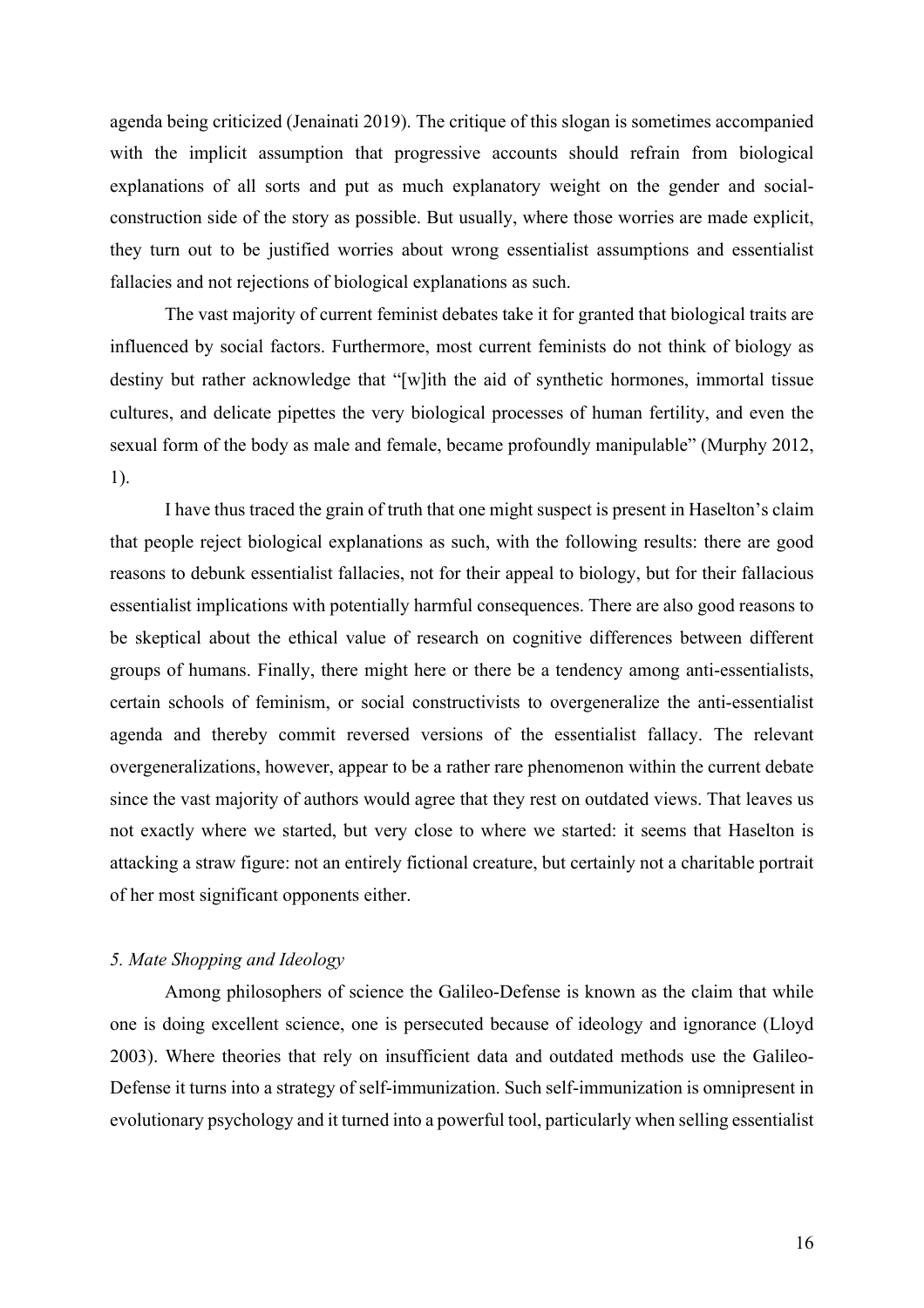fallacies with sexist implications to a broader audience.<sup>15</sup> Here, the Galileo-Defense is used to sell reactionary ideology as an objective truth that is contested by the opponents for ideological reasons alone.

Haselton, however, complicates matters even further by both using the Galileo-Defense and, at the same time, calling herself a Darwinian feminist. That raises the question of how the strategy of self-immunization relates to her feminist agenda. The label "Darwinian feminism," is closely connected to feminist evolutionary biologists like Sarah Blaffer Hrdy, Barbara Smuts, and Patricia Adair Gowaty who all have addressed androcentric bias in their field as part of their work (e.g. Smuts 1985; Hrdy 2000). These researchers are unified in their contestation of the traditional view of natural selection as functioning only through the inheritance of genes (Gowaty 1997). Apparently in line with this, Haselton points out that we need more research

See also the neuroscientist Baron-Cohen's work on psychological sex-differences, according to which the male brain is predominantly hard-wired for understanding and building systems, while the female brain is predominantly wired for empathy. Addressing a broader audience, he claims: "The 1960s and 70s, whilst socially liberating, also made an open-minded debate about any possible role of biology contributing to psychological sex differences impossible. Those who explored the role of biology – even whilst acknowledging the importance of culture – found themselves accused of defending an essentialism that perpetuated inequalities between the sexes, and of oppression. Not a climate in which scientists can ask questions about mechanisms in nature. (Baron-Cohen 2005, 23). Baron-Cohen claims to have detected such mechanisms in the different organization of male and female brains due to the release of hormones during pregnancy. The so-called brain organization hypothesis has been proven to be poorly supported by evidence by several authors (see e.g. Jordan-Young 2011; Fine et al. 2015). Baron-Cohen, however, defends his hypothesis in a popular science book with the title *The Essential Difference* (in which the speculative status of the hypothesis is not made particularly clear), and uses the initial poorly established hypothesis, to draw conclusions about why more men than women study math and physics (Baron-Cohen 2012) That is a clear case of an essentialist fallacy that makes it seem as if a reified social fact was an essential difference in nature. His work gets frequently cited in public discussions against gender-mainstreaming within academia. See e.g. the speech of Harvard's President in 2005, former Google employee James Darmore's internal memo. Baron-Cohen's ideas seem to be omnipresent (often without being explicitly quoted) in countless texts and podcasts within the entourage of the intellectual dark web. See e.g. Jordan Peterson's often repeated claim that women are 'more agreeable' and empathetic, which is good when taking care of children but not when wanting to 'build a political system' (https://www.youtube.com/watch?v=sWbj-2DRLps).

<sup>15</sup> See e.g. the beginning of Buss's book *The Evolution of Desire*: "Many feminists worry that evolutionary explanations imply an inequality between the sexes ... encourage stereotypes about the sexes, perpetuate the exclusion of women from power and resources ... For these reasons feminists sometimes reject evolutionary accounts" (Buss 2003, 17-18). For an explicit discussion of the relation of evolutionary psychology and feminism that ignores the scientific dimension of feminist critique entirely, see Buss and Schmitt 2011; for a critique of Buss, see also Fehr 2012.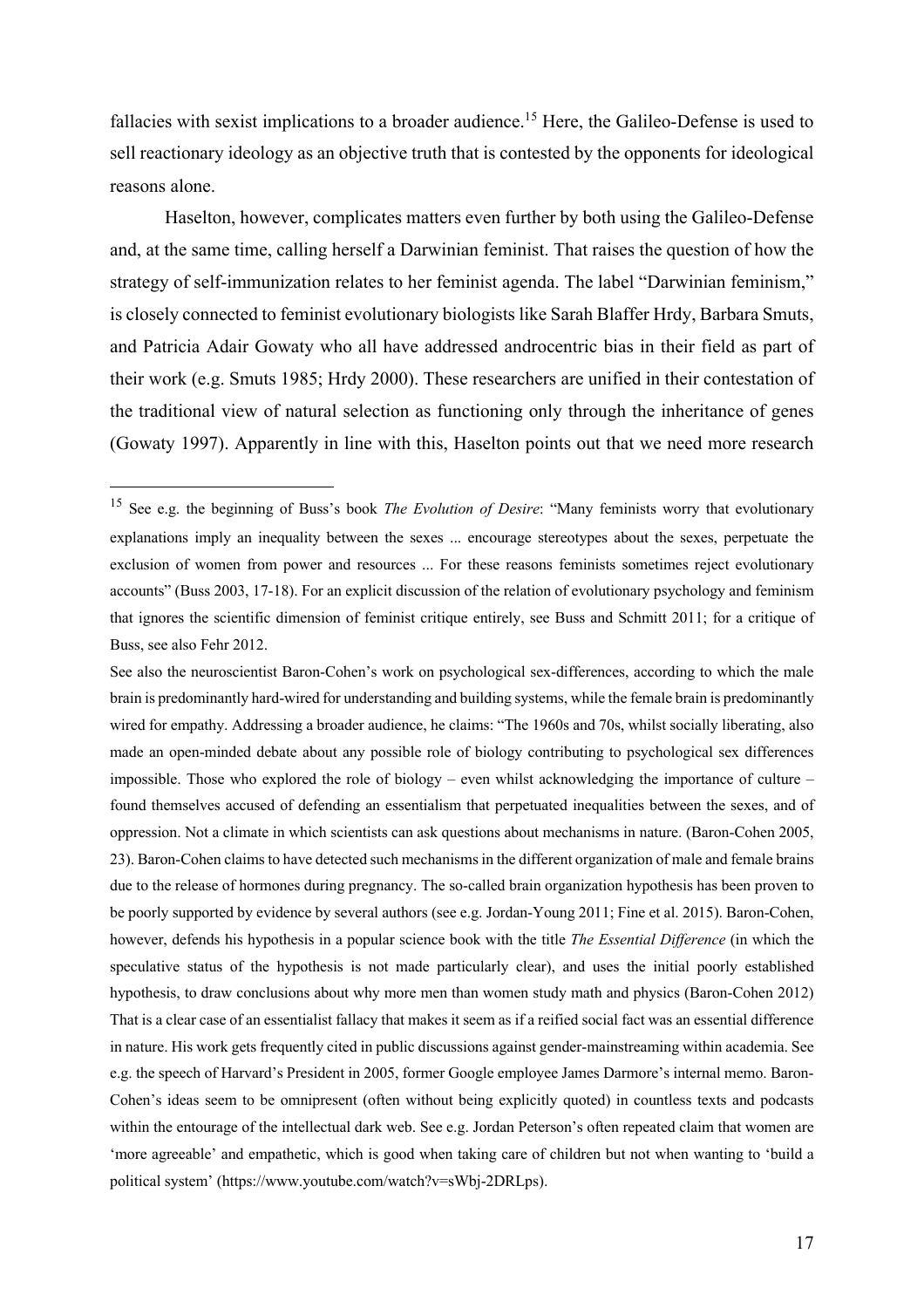on the female brain and body, since we know far too little about women's hormones (Haselton 2018, 4-5). The general complaint that Haselton raises here is indeed an old but still important one: for decades of medical research, males have been the standard model organism on which many theories have been developed (Longino 1990). Furthermore, the word "hormonal" is still being used in a dismissive way and is only attributed to women. "Going hormonal," according to Haselton, is not about becoming irrational; instead, there is "evolutionary wisdom" to be found in the way our hormones guide us through life (Haselton 2018, 10). Reclaiming a concept that picks out assumed female-specific features and has been used in a derogatory way sounds like a classic feminist move as well. But what is the proffered positive picture of how hormones guide us through life?

One of Haselton's main claims is that hormones nudge females on the fertile days of their cycle to go "mate shopping": "the discoveries from my lab suggest that fertile women seek out the most attractive men – just as it happens among female and male primates, hamsters, and many species in between" (Haselton 2018, 19-20). This boldly generalizing assumption about female mating behavior across the species relies on a very particular version of sexual selection theory that is supposed to bolster the idea of "strategic female sexuality." Haselton considers this to be a feminist point as well. She quotes the work of Martha McClintock (1978), who discovered that the mating behavior of female rats is much more active than was previously thought by studying it in the wild. McClintock has suggested that this crucial difference has been overlooked because of stereotypes regarding activity and passivity that biased research concerned with sex-related stereotypes.

But it is not particularly clear how Haselton wants to relate her own findings to that of McClintock; in fact, on a closer look, the reference to McClintock seems misleading in an almost bizarre way. It is certainly true that McClintock stands in a tradition of feminist research that has unveiled gendered biases that attribute activity to male mating behavior and passivity to female mating behavior in research up to the present. It is also true that this bias can be traced back to Darwin's theory of sexual selection (Richards 2017). Feminist researchers have lucidly analyzed the reified Victorian gender stereotypes that appeared so natural to Darwin that he saw them at work all over the animal kingdom: "wherever you look among animals, eagerly promiscuous males are pursuing females, who peer from behind languidly drooping eyelids to discern the strongest and handsomest. Does it not sound like the wishfulfillment dream of a proper Victorian gentleman?" (Hubbard 1979, 55)

Haselton suggests that her findings that women walk more, dress up more, or make unconscious mating choices which follow an "evolutionary rationale," show that women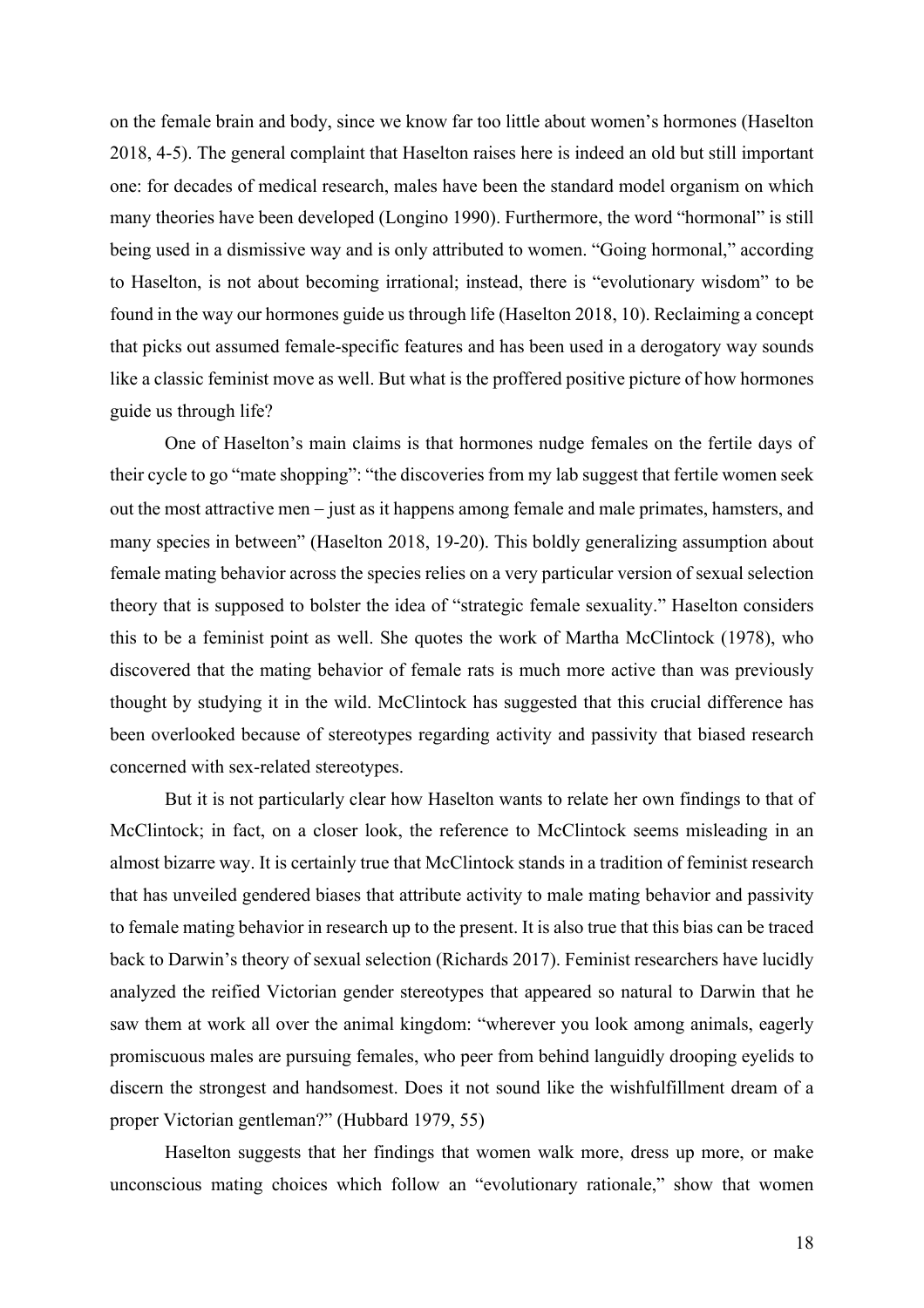actively pursue a strategy in their mating behavior. She appears to believe that this reveals an active/passive bias in a similar way than McClintock's findings or Ruth Hubbards's analysis. I think this suggestion is misleading for three reasons.

First of all, we usually take human beings to act on decisions rather than an evolutionary rationale. The finding that human females unconsciously follow an evolutionary rationale, if it were true, would therefore not reveal an active/passive bias in the way that McClintock's findeings did. Second, suppose we grant, for the sake of the argument, that the findings that women tend to walk more, dress up more and that their voice rise in pitch during the fertile days of their cycles will be successfully replicated in different settings and cross-culturally within the next years. Even then, the fact that careful studies need to be done to find some evidence for a pattern like that at all, is grist to the mill of the standard position within anthropology that Haselton wants to question. If human males were primarily attracted to females during ovulation or if females were primarily attracted to a certain type of males during ovulation then that would most likely be easily seen and demonstrated. What appears instead to be obvious and eye-catching is that human sexuality is largely decoupled from hormonal control and that our sexual activity stands out as especially diverse and unproductive (Fine 2017). None of Haselton's findings are fit to doubt this standard position.

Finally, what generates a whole cascade of essentialist fallacies are not Haselton's findings but her straightforward application of Trivers' version of sexual selection theory to them (Trivers 1972). Trivers suggests that all over the animal kingdom we see that females invest more in the production of offspring, since they produce only one egg within a cycle compared to a huge amount of sperm that the males of most species are able to produce within the same time. Beyond the production of gametes gestation, lactation, and nurturing also count as investments. Trivers concludes that the costs of a "poor-quality mating" are significantly higher for a female than for a male, assuming that males can simply ejaculate and move on. Accordingly, we should expect females to pick their mates carefully, whereas males would do best to compete with other males in order to mate with as many females as possible. Trivers hypotheses indeed enjoyed the status of universal principles for many years and became the bedrock of evolutionary psychologist' claims about evolved sex differences in human behavior. They have, however, been questioned for several reasons in the last decades. When comparing the behavior of different species it turns out that neither competition nor promiscuity are the preserve of male reproductive success (Fine 2017). Furthermore, Trivers' parental investment theory assumes that the best strategy for males, who face more mating competitors than females, is to invest more heavily in weaponry, ornaments or other traits that increase their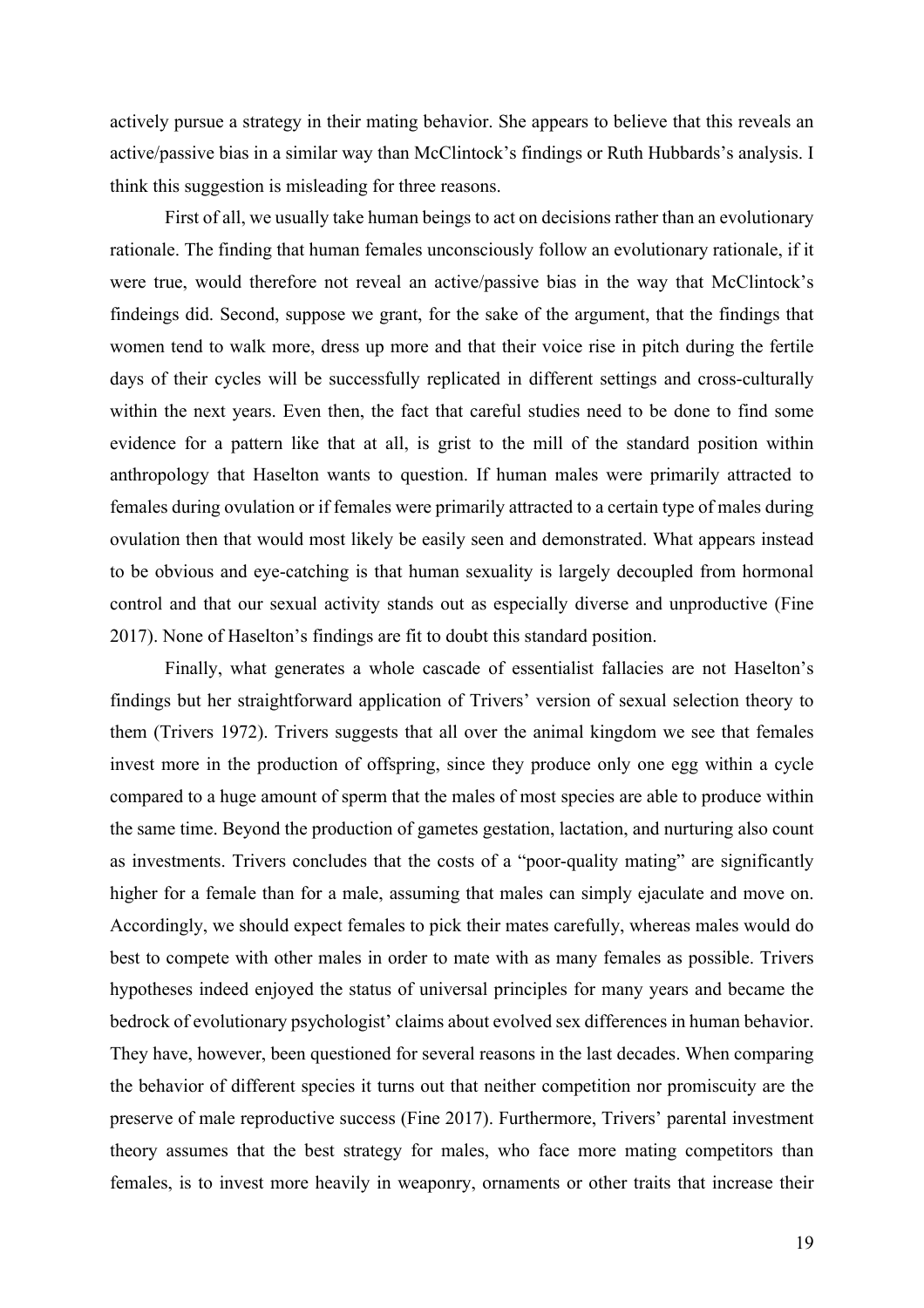access to mates, where in fact there is a diverse range of male strategies to be found among animals that sidestep aggression and armory (see e.g. Kokko and Jennions 2008). Finally, again, human sexual activity including mating strategies stands out as especially diverse and unproductive.

Haselton's straightforward application of Trivers' principles, however, allows her to interpret behavior that could just as well be understood as a performance of local gender stereotypes as the expression of an underlying evolutionary rationale:

He's aggressive and confident, loud, a bit egoistical, and physically larger than others, but he's 'the one.' Whether we're talking about wolves, birds, nonhuman primates, or humans, this is the mate-selection behavior that emerges across the species over and over again: females at high fertility showing a preference for dominant males. (Haselton 2018, 155)

What generates an essentialist fallacy here is the misleadingly overgeneralized description of a female preference that is assumed to be present all over the animal kingdom for adaptive reasons. Haselton suggests throughout the book that women can learn to understand the way hormones nudge them on the fertile days of their cycle and choose to 'go with the flow' or not. Accordingly, Haselton is not drawing fallacious normative conclusions from the overgeneralized premise but modal one's: the sexual desire for dominant men is an essential part of female nature, we can decide to ignore it, but unlearning it seems like a task unlikely to accomplish. This is nothing, however, that follows from her data but rather from the misleading interpretation of the data within a highly controversial theorietical framework.

A closer look at Haselton's Darwinian feminism reveals that her work is a prime example of what the ideological diversity that is ascribed to discussions about feminist topics in the intellectual dark web often looks like: the activist agenda that Haselton references simply does not apply to the central claim of her work. Obviously, we need to know more about female hormones to be able to offer certain medical treatments. But even if it were true that human females on fertile days were busy in finding male partners with particularly symmetrical features, the medical value of knowing that this is the case remains opaque. At the same time, the permanent repetition of stereotypes, such as the "trade-off between choosing Mr. Sexy and choosing Mr. Stable" (Haselton 2018, Chapter 5), as parts of an evolutionary rationale throughout the book is a clear case of taking reified social facts for essential parts of human nature. Understanding hormonal nudges, the argument goes, can help women to understand themselves better and make the right decisions. That would presuppose, however, that the empirical evidence and the reflection of the applied method would be much better than they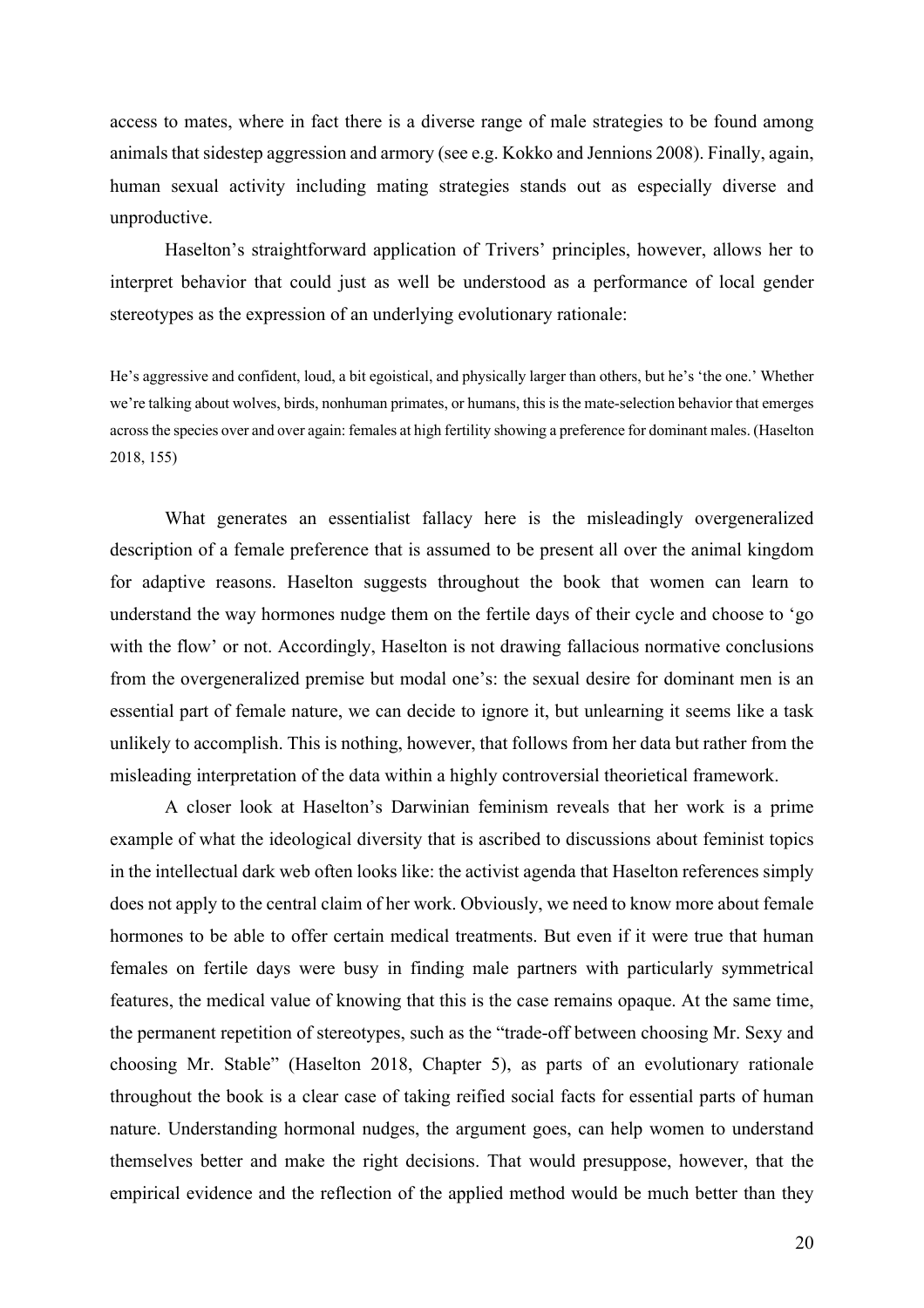actually are. Instead, Haselton's revival of outdated theories of sexual selection allows her to present the reified stereotypes of females desiring dominant males as essential parts of human nature. This reifying description of sexual preferences is what brings Haselton's work close to works prominent among the members of the intellectual dark web.

Finally, Haselton exploits the complex history of anti-essentialist arguments to immunize her work from both epistemic and moral critique. We have seen that this is a familiar move to sell essentialist fallacies to a broad audience and one that enjoys particular prominence among members of the intellectual dark web. Haselton goes one step further, however, in claiming to pursue a feminist agenda herself and relating her own work to work of feminist scientists. This move blurs the fact that Haselton is selling stereotypes, while ignoring the methodological critique that feminist scientists have been raising against such work for decades.

# *6. Conclusion*

I have argued that the frustrating permanence and prominence of largely outdated views on sex differences in human behavior and cognition needs to be analyzed and criticized both by feminist philosophy of science as well as by ideology critique.

I reconstructed the general form of what I call the essentialist fallacy, an equivocation fallacy that presupposes that a subject has a feature "by nature" and infers fallacious modal and normative consequences from the ambiguous understanding of "nature." I also reconstructed the history of anti-essentialist debunking arguments. Anti-essentialist debunking arguments trace essentialist assumptions that take reifications to be "natural" or "simply there." I suggested that it requires both philosophy of science and ideology critique to debunk essentialist fallacies and uncover reifications. In the fourth part of the paper, I discussed the question of whether there is a grain of truth in the worry of evolutionary psychologists that people reject biological explanations as such. I argued that in recent feminist philosophy of science literature, and large parts of academic feminist discussions on gender and sex, this tendency is largely absent. Evolutionary psychologists are attacking a straw figure to immunize their works from critique. An example for this is the popular book on female hormones by Martie Haselton. While the scientific critique of Haselton's methodology is well known already, what deserves attention in terms of the underlying ideology is the way Haselton embraces a Darwinian feminist agenda while at the same time reproducing sexist stereotypes related to outdated theories of sexual selection and immunizing her work from critique by accusing others of being in denial about biological explanations as such.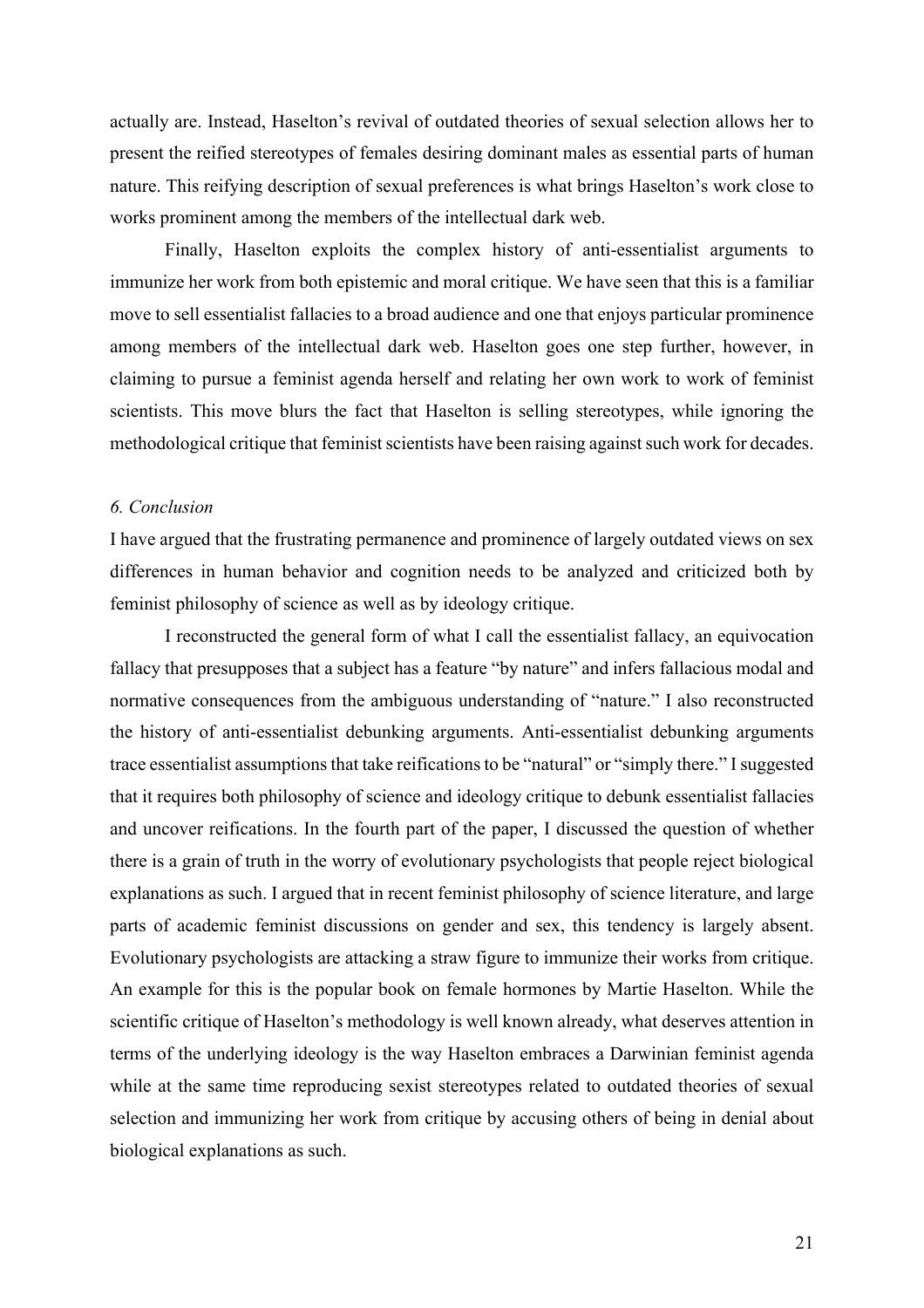#### *References*

- Adorno, Theodor. 1983. *Negative Dialectics*. New York: Continuum.
- Antony, Louise. 2000. "Natures and Norms." *Ethics* 111 (1): 8–36. https://doi.org/10.1086/233417.
- Bagehot, Walter. 1879. "Biology and Women's Rights." *Popular Science Monthly* 14: 201– 13.
- Barkow, Jerome, Leda Cosmides, and John Tooby, eds. 1992. *The Adapted Mind: Evolutionary Psychology and the Generation of Culture*. New York: Oxford University Press.
- Baron-Cohen, Simon. 2005. "The Essential Difference: The Male and Female Brain." *Phi Kappa Phi Forum* 85: 23–26.
	- ———. 2012. *The Essential Difference*. London: Penguin.
- Beauvoir, Simone de. 2011. *The Second Sex*. New York: Vintage Books.
- Brilmeyer, S. Pearl. 2017. "Darwinian Feminisms." In *Gender: Matter*, edited by Stacey Alaimo, 19–34. Macmillan Interdisciplinary Handbooks. New York: Macmillan.
- Buller, David. 2005. *Adapting Minds: Evolutionary Psychology and the Persistent Quest for Human Nature*. Cambridge, Massachusetts: MIT Press.
- Buss, David. 2003. *The Evolution of Desire: Strategies of Human Mating*. New York: Basic Books.
	- ———. 2016. *The Evolution of Desire: Strategies of Human Mating*. Revised and Updated edition. New York: Basic Books.
- Buss, David, and David Schmitt. 2019. "Mate Preferences and Their Behavioral Manifestations." *Annual Review of Psychology* 70 (1): 77–110. https://doi.org/10.1146/annurev-psych-010418-103408.
- Butler, Judith. 1999. *Gender Trouble*. 2nd Edition. New York: Routledge.
- Dupré, John. 2001. *Human Nature and the Limits of Science*. Oxford: Clarendon Press; Oxford University Press.
- Eastwick, Paul W., Alice H. Eagly, Peter Glick, Mary C. Johannesen-Schmidt, Susan T. Fiske, Ashley M. B. Blum, Thomas Eckes, et al. 2006. "Is Traditional Gender Ideology Associated with Sex-Typed Mate Preferences? A Test in Nine Nations." *Sex Roles* 54 (9–10): 603–14. https://doi.org/10.1007/s11199-006-9027-x.
- Elliott, Kevin. 2017. *A Tapestry of Values: An Introduction to Values in Science*. Oxford; New York: Oxford University Press.
- Fausto-Sterling, Anne. 1992. *Myths of Gender: Biological Theories about Women and Men*. 2nd ed. New York, NY: BasicBooks.
	- ———. 2020. *Sexing the Body: Gender Politics and the Construction of Sexuality*. Second edition. New York: Basic Books.
- Fehr, Carla. 2011. "Feminist Philosophy of Biology." In *Staford Encyclopedia of Philosophy*, edited by Edward Zalta. Staford. https://plato.stanford.edu/entries/feministphilosophy-biology/.

———. 2012. "Feminist Engagement with Evolutionary Psychology." *Hypatia* 27 (1): 50–72.

- Fine, Cordelia. 2017. *Testosterone Rex: Myths of Sex, Science, and Society*. New York: W.W. Norton & Company.
- Fine, Cordelia, John Dupré, and Daphna Joel. 2017. "Sex-Linked Behavior: Evolution, Stability, and Variability." *Trends in Cognitive Sciences* 21 (9): 666–73.
- Fine, Cordelia, Daphna Joel, Rebecca Jordan-Young, Anelis Kaiser, and Gina Rippon. 2015. "Why Males Corvettes, Females Volvos, and Scientific Criticism Ideology: A Response to Equal The Same: Sex Differences in the Human Brain." Figshare. https://doi.org/10.6084/M9.FIGSHARE.1321277.
- Fuss, Diana. 1989. *Essentially Speaking: Feminism, Nature and Difference*. New York: Routledge.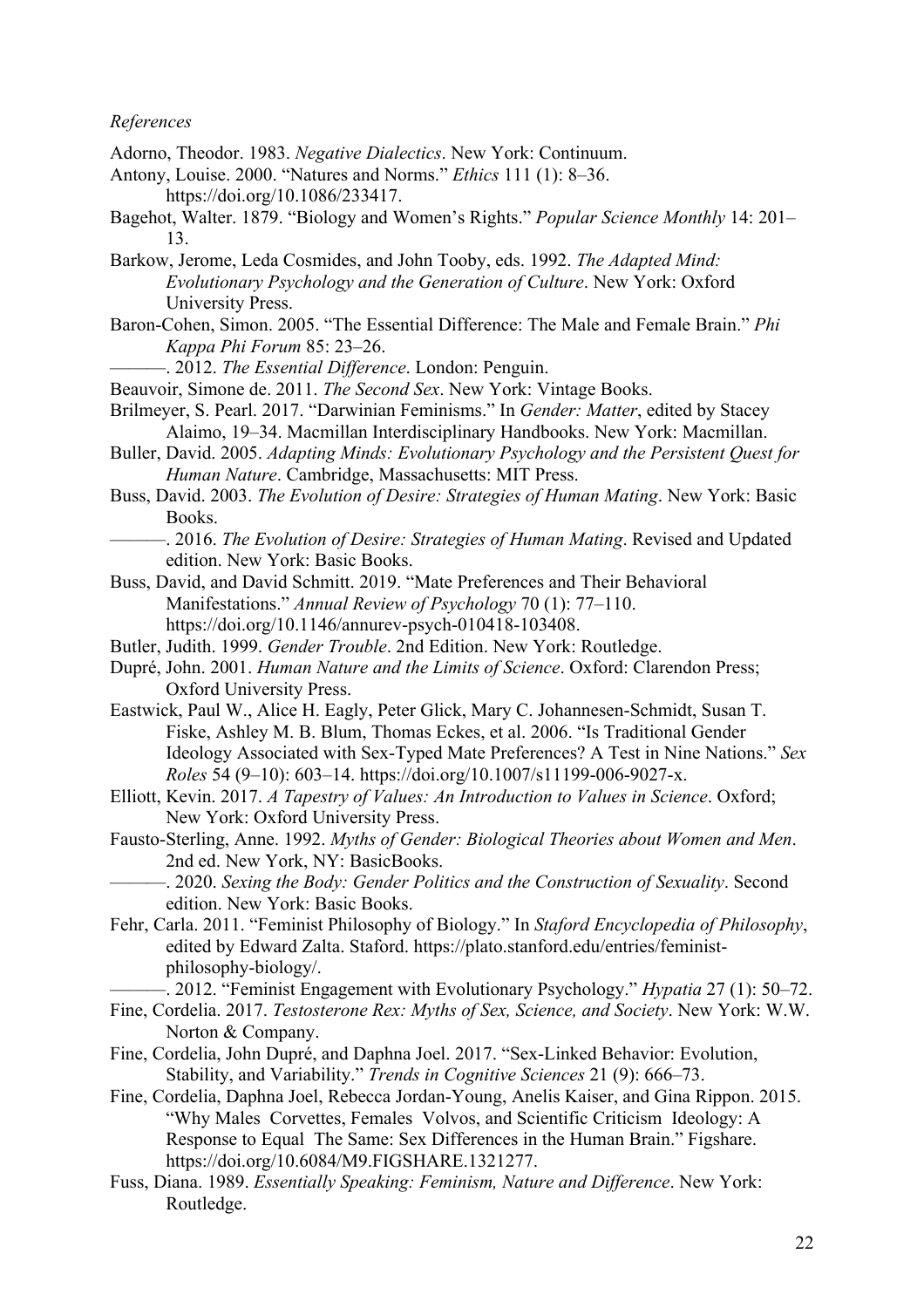http://www.vlebooks.com/vleweb/product/openreader?id=none&isbn=978113520112 8.

- Geuss, Raymond. 1981. *The Idea of a Critical Theory: Habermas and the Frankfurt School*. Modern European Philosophy. Cambridge: Cambridge University Press.
- Gould, Stephen Jay, and Richard Lewontin. 1979. "The Spandrels of San Marco and the Panglossian Paradigm: A Critique of the Adaptationist Programme." *Proceedings of the Royal Society of London. Series B. Biological Sciences* 205 (1161): 581–98. https://doi.org/10.1098/rspb.1979.0086.
- Griffiths, Paul. 2002. "What Is Innateness?" *Monist* 85 (1): 70–85. https://doi.org/10.5840/monist20028518.
	- ———. 2017. "Genetic, Epigenetic and Exogenetic Information in Development and Evolution." *Interface Focus* 7 (5): 20160152. https://doi.org/10.1098/rsfs.2016.0152.
- Hannon, Elizabeth, and Tim Lewens, eds. 2018. *Why We Disagree about Human Nature*. Oxford: Oxford University Press.
- Hansen, Hans. 2020. "Fallacies." In *The Stanford Encyclopedia of Philosophy*, edited by Edward Zalta. <https://plato.stanford.edu/archives/sum2020/entries/fallacies/>.
- Haselton, Martie. 2018. *Hormonal: The Hidden Intelligence of Hormones: How They Drive Desire, Shape Relationships, Influence Our Choices, and Make Us Wiser*. New York: Little, Brown and Company.
- Haselton, Martie, David Buss, Viktor Oubaid, and Alois Angleitner. 2005. "Sex, Lies, and Strategic Interference: The Psychology of Deception Between the Sexes." *Personality and Social Psychology Bulletin* 31 (1): 3–23. https://doi.org/10.1177/0146167204271303.
- Haslanger, Sally. 2012. "Social Construction: Myth and Reality." In *Rsisting Reality. Social Construction and Social Critique*, 183–221. Oxford: Oxford University Press.
- Hrdy, Sarah Blaffer. 2000. *Mother Nature: Maternal Instincts and How They Shape the Human Species*. New York: Ballantine Books.
- Hubbard, Ruth. 1979. "Have Only Men Evolved?" In *Discovering Reality. Feminist Perspectives on Epistemology, MEtaphysics, Methodology, and Philosophy of Science*, edited by Sandra Harding and Merrill Hintikka, 45–69. Dordrecht: D. Reidel Publiching Company.
- Hundleby, Catherine E. 2009. "Fallacy Forward: Situating Fallacy Theory." *Proceedings of OSSA* 9: (CD-Rom).
- Jablonka, Eva, and Marion Lamb. 2005. *Evolution in Four Dimensions: Genetic, Epigenetic, Behavioral, and Symbolic Variation in the History of Life*. Life and Mind. Cambridge, Massachusetts: MIT Press.
- Jenainati, Cathia, and Jem. 2019. *Feminism: A Graphic Guide*. London: Icon Books Ltd.

Jordan-Young, Rebecca M. 2011. *Brain Storm: The Flaws in the Science of Sex Differences*. Cambridge, Massachusetts: Harvard University Press.

- Keller, Evelyn Fox. 2010. *The Mirage of a Space between Nature and Nurture*. Durham, NC: Duke University Press.
- Kitcher, Philip. 1987. *Vaulting Ambition: Sociobiology and the Quest for Human Nature*. Cambridge, Massachusetts: MIT Press.
- ———. 2001. *Science, Truth, and Democracy*. Oxford Studies in Philosophy of Science. Oxford: Oxford University Press.
- Kokko, Hanna, and Michael D. Jennions. 2008. "Parental Investment, Sexual Selection and Sex Ratios." *Journal of Evolutionary Biology* 21 (4): 919–48. https://doi.org/10.1111/j.1420-9101.2008.01540.x.
- Kourany, Janet. 2010. *Philosophy of Science after Feminism*. Studies in Feminist Philosophy. Oxford; New York: Oxford University Press.
- Kronfeldner, Maria. 2018. *What's Left of Human Nature? A Post-Essentialist, Pluralist, and*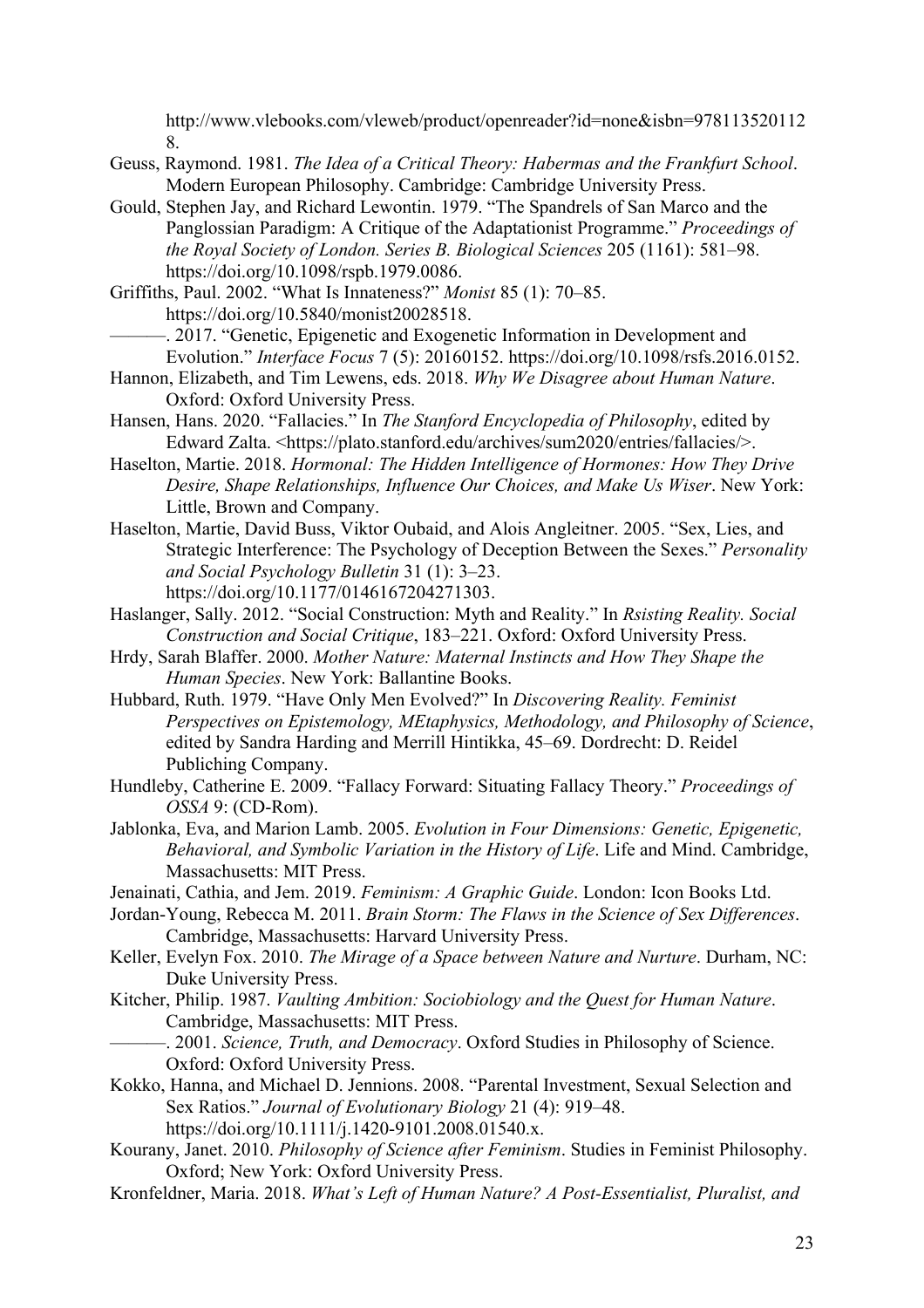*Interactive Account of a Contested Concept*. Life and Mind: Philosophical Issues in Biology and Psychology. Cambridge, Massachusetts: MIT Press.

- Lewis, Rebecca. 2020. "'This Is What the News Won't Show You': YouTube Creators and the Reactionary Politics of Micro-Celebrity." *Television & New Media* 21 (2): 201–17. https://doi.org/10.1177/1527476419879919.
- Longino, Helen. 1990. *Science as Social Knowledge: Values and Objectivity in Scientific Inquiry*. Princeton: Princeton University Press.
	- ———. 2013. *Studying Human Behavior: How Scientists Investigate Aggression and Sexuality*. Chicago: The University of Chicago Press.
- Machery, Edouard, Stephan Lindquist, and Paul Griffiths. 2009. "The Vernacular Concept of Innateness." *Mind & Language* 24.
- MacKinnon, Catharine A. 1991. *Toward a Feminist Theory of the State*. Cambridge, Massachusetts: Harvard University Press.
- Mallon, Ron. 2003. "Social Construction, Social Roles, and Stability." In *Sozializing Metaphysics. The Nature of Social Reality*, edited by Frederik Schmitt, 327–54. Lanham: Rowman & Littlefield Publishers.
- McClintock, Martha. 1978. "The Role of the Female during Copulation in Wild and Domestic Norway Rats (Rattus Norvegicus)." *Behaviour* 67 (1/2): 67–96.
- Meynell, Letitia. 2008. "The Power and Promise of Developmental Systems Theory." *Les Ateliers de l'Ethique: La Revue de CREUM* 3 (2): 88–103.
- -. 2012. "Evolutionary Psychology, Ethology, and Essentialism (Because What They Don't Know Can Hurt Us)." *Hypatia* 27 (1): 3–27. https://doi.org/10.1111/j.1527- 2001.2011.01240.x.
- Murphy, Michelle. 2012. *Seizing the Means of Reproduction: Entanglements of Feminism, Health, and Technoscience*. Experimental Futures. Durham, NC: Duke University Press.
- Nussbaum, Martha. 1992. "Human Functioning and Social Justice: In Defense of Aristotelian Essentialism." *Political Theory* 20 (2): 202–46.
- Ribeiro, Manoel Horta, Raphael Ottoni, Robert West, Virgílio A. F. Almeida, and Wagner Meira. 2020. "Auditing Radicalization Pathways on YouTube." In *Proceedings of the 2020 Conference on Fairness, Accountability, and Transparency*, 131–41. Barcelona Spain: ACM. https://doi.org/10.1145/3351095.3372879.
- Richards, Evelleen. 1983. "Darwin and the Descent of Women." In *The Wider Domain of Evolutionary Thought*, edited by David Oldroy and Ian Langham, 57–111. Dordrecht: D. Reidel Publishing Company.
- ———. 2017. *Darwin and the Making of Sexual Selection*. Chicago ; London: The University of Chicago Press.
- Roose, Kevin. 2019. "The Making of a YouTube Radical." *New York Times*, June 8, 2019.

Rose, Steven. 2009. "Should Scientists Study Race and IQ? NO: Science and Society Do Not Benefit." *Nature* 457 (7231): 786–88. https://doi.org/10.1038/457786a.

- Rousseau, Jean-Jacques. 2004. *The Social Contract*. London: Penguin Books.
- Schaffner, Kenneth. 2016. *Behaving: What's Genetic, What's Not, and Why Should We Care?* Oxford; New York: Oxford University Press.
- Shelby, Tommie. 2003. "Ideology, Racism, and Critical Social Theory." *The Philosophical Forum* 34 (2): 153–88. https://doi.org/10.1111/1467-9191.00132.
- Shields, Christopher. 2007. *Aristotle*. Routledge Philosophers. London ; New York: Routledge.
- Smuts, Barbara B. 1985. *Sex and Friendship in Baboons*. New York: Aldine Pub. Co.
- Stotz, Karola, and Paul Griffiths. 2018. "A Developmental Systems Account of Human Nature." In *Why We Disagree about Human Nature*, edited by Elizabeth Hannon and Tim Lewens, 58–75. Oxford: Oxford University Press.